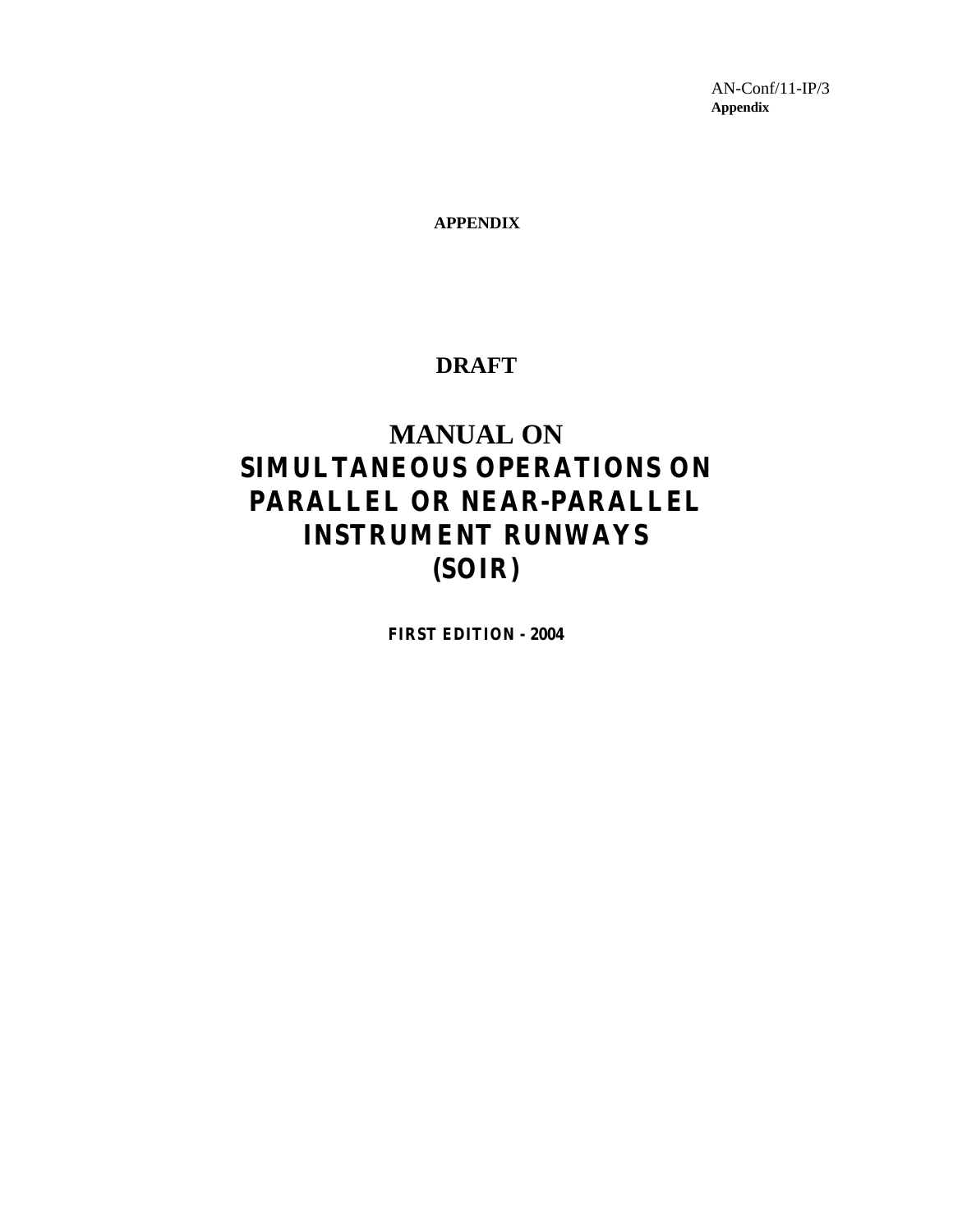### **FOREWORD**

In 1980 the Air Navigation Commission reviewed the Secretariat's report and proposals regarding minimum distances between instrument runways. The Commission recognized the difficulty in determining acceptable distances between parallel instrument runways and agreed on the need for ICAO to study the matter further. Furthermore, States and selected international organizations should be invited to provide information on current practices and related questions with respect to minimum distances between parallel runways for simultaneous use under instrument flight rules (IFR).

Four States indicated that they had operational experience with simultaneous operations on parallel instrument runways and had conducted studies on the subject. The requirements for the simultaneous use of such runways were considerable, and there was support for ICAO to develop specifications and undertake work on this subject.

The Commission, in light of the views expressed by selected States and international organizations on minimum distances between instrument runways used for simultaneous operations, noted the complex nature of the subject and the fact that it covered many disciplines in the air navigation field. It also agreed that guidance material was needed in view of the complexity of the subject. The Commission decided in January 1981 to proceed with the study and authorized the establishment of an air navigation study group, designated the Simultaneous Operations on Parallel or Near-Parallel Instrument Runways (SOIR) Study Group, to assist the Secretariat in its work.

Subsequently, at the request of the Air Navigation Commission, this manual on simultaneous operations on parallel or near-parallel instrument runways has been prepared by the ICAO Secretariat, with the assistance of the study group.

The information contained in this manual reflects the experience accumulated by several States, and is intended to facilitate implementation of related provisions in Annex 14 — *Aerodromes*, Volume I — *Aerodrome Design and Operations*, Chapters 1 and 3, the *Procedures for Air Navigation Services — Air Traffic Management* (PANS-ATM, Doc 4444), Chapter 6 and the *Procedures for Air Navigation Services — Aircraft Operations* (PANS-OPS, Doc 8168), Volume I, Part I, Chapter 1 and Volume II, Part II, Chapter 6.

Following the updating of the ICAO provisions related to SOIR, applicable on 9 November 1995, the SOIR Study Group would continue to assist in evaluating the use of new technologies such as the global navigation satellite system (GNSS) for the purpose of supporting simultaneous IFR operations to closely-spaced parallel runways, with a view to updating the relevant provisions and guidance material as necessary.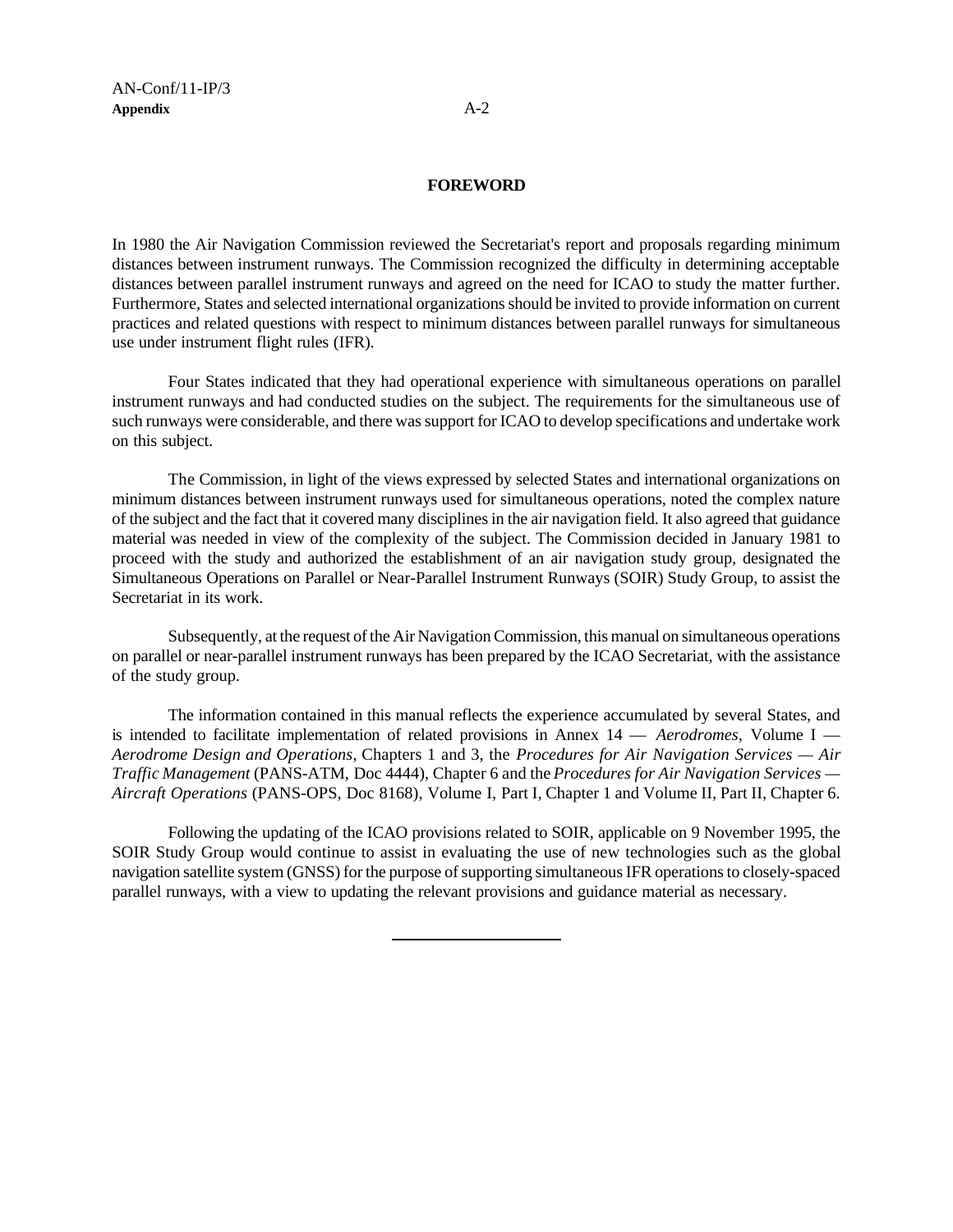# **TABLE OF CONTENTS**

*Note.— This draft version does not contain any Figures.*

|                   | Page                                                                              |
|-------------------|-----------------------------------------------------------------------------------|
|                   |                                                                                   |
|                   |                                                                                   |
|                   |                                                                                   |
| Chapter 1.        |                                                                                   |
| 1.1               |                                                                                   |
| 1.2               |                                                                                   |
| 1.3               | Factors affecting simultaneous operations on parallel instrument runways A-10     |
| Chapter 2.        |                                                                                   |
| 2.1               |                                                                                   |
| 2.2               |                                                                                   |
|                   | 2.2.1                                                                             |
|                   | 2.2.2                                                                             |
|                   | 2.2.3                                                                             |
|                   | 2.2.4<br>Combination of normal operating zones and no-transgression zone  A-14    |
|                   | 2.2.5<br>Spacing requirements of independent parallel instrument approaches  A-16 |
|                   | 2.2.6<br>Safety-related issues affecting independent approaches to closely-spaced |
|                   |                                                                                   |
| 2.3               |                                                                                   |
|                   | 2.3.1                                                                             |
|                   | 2.3.2                                                                             |
|                   | 2.3.3<br>Safety-related issues affecting dependent approaches to closely-spaced   |
|                   |                                                                                   |
| 2.4               | Differences between independent and dependent approaches  A-22                    |
| Chapter 3.        | Independent instrument departures from parallel runways (Mode 3) A-24             |
| 3.1               |                                                                                   |
| 3.2               |                                                                                   |
| 3.3               |                                                                                   |
| <b>Chapter 4.</b> |                                                                                   |
| 4.1               |                                                                                   |
| 4.2               |                                                                                   |
| 4.3               |                                                                                   |
| Chapter 5.        |                                                                                   |
| 5.1               |                                                                                   |
| 5.2               |                                                                                   |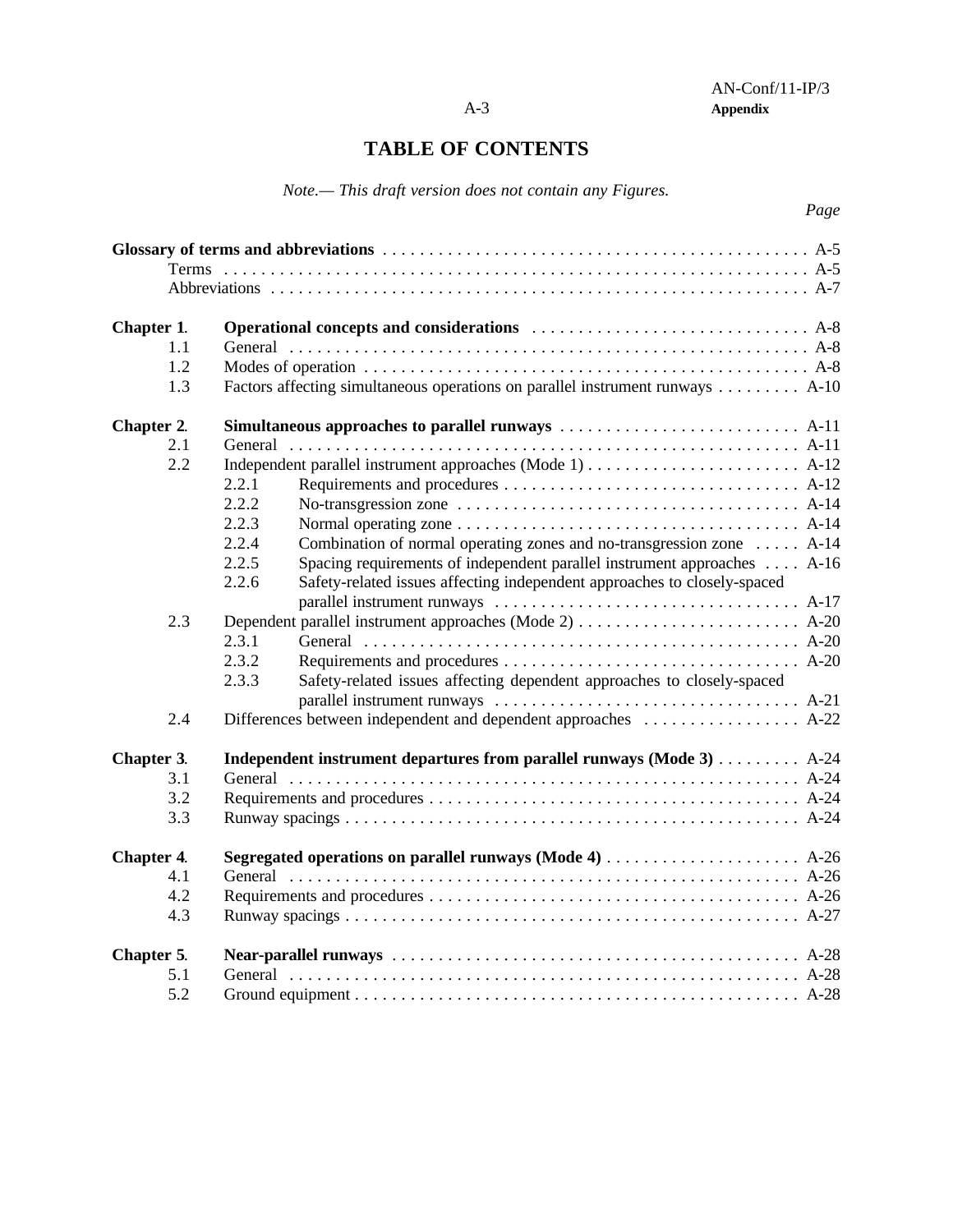| Chapter 6. |                                                                                                           |
|------------|-----------------------------------------------------------------------------------------------------------|
| 6.1        |                                                                                                           |
| 6.2        |                                                                                                           |
| 6.3        |                                                                                                           |
| Chapter 7. |                                                                                                           |
| 7.1        |                                                                                                           |
| 7.2        |                                                                                                           |
|            | Appendix $A$ — Precision runway monitors and safety issues relating to independent parallel approaches to |
|            |                                                                                                           |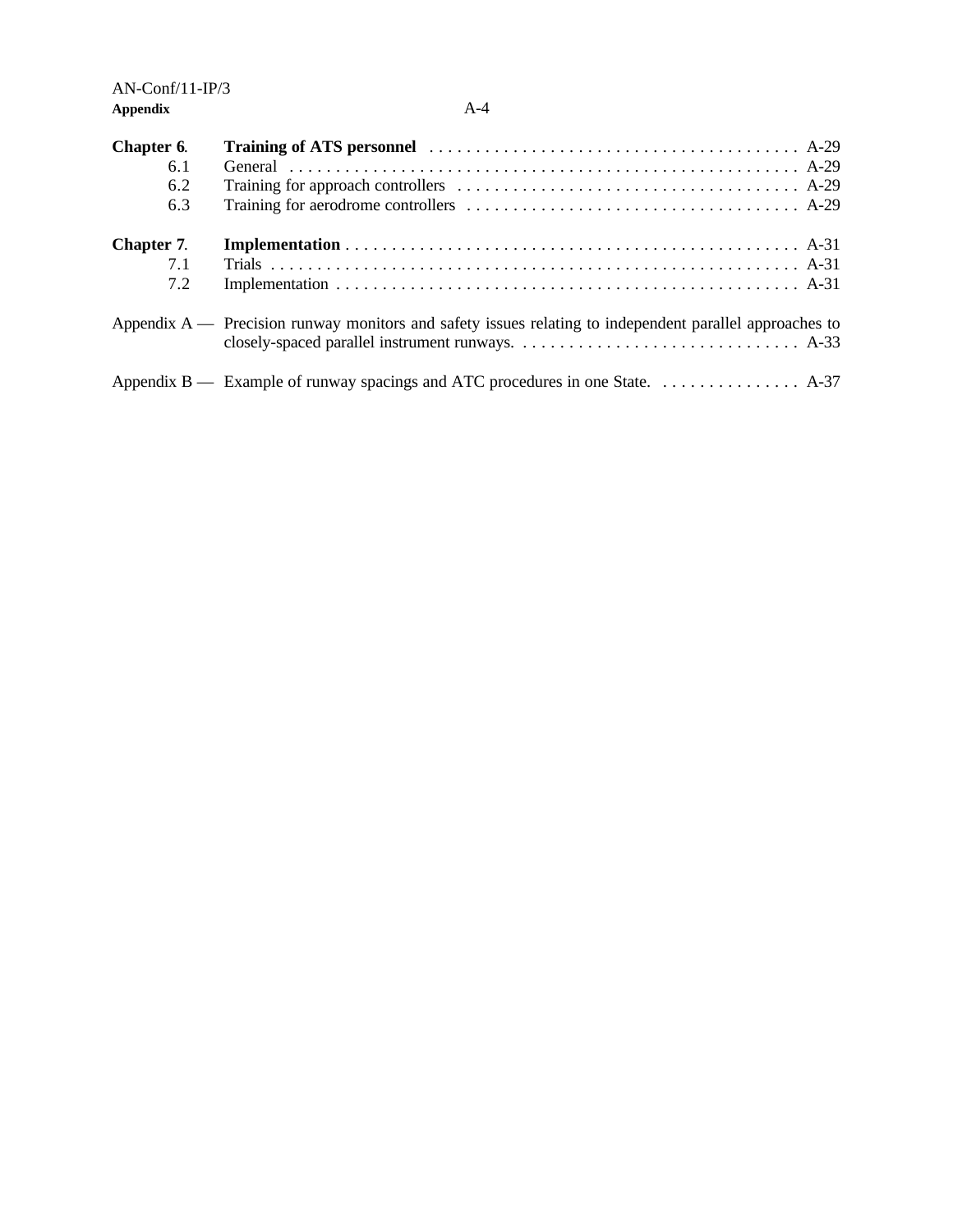### **GLOSSARY OF TERMS AND ABBREVIATIONS**

Terms which are defined in the Standards and Recommended Practices (SARPs) and the Procedures for Air Navigation Services (PANS) are used in accordance with the meanings and usages given therein. However, there still remains a number of other terms used in this manual which describe facilities, services, procedures, etc. related to aerodrome operations and air traffic services which as yet are not included in Annexes or PANS documents. These terms and abbreviations, including definitions contained in Annex 14 — *Aerodromes*, the *Procedures for Air Navigation Services — Air Traffic Management* (PANS-ATM, Doc 4444) and the *Procedures for Air Navigation Services — Aircraft Operations* (PANS-OPS, Doc 8168) are given below.

### **TERMS**

*Airborne collision avoidance system (ACAS)***.** An aircraft system based on secondary surveillance radar (SSR) transponder signals which operates independently of ground-based equipment to provide advice to the pilot on potential conflicting aircraft that are equipped with SSR transponders.

*Correction zone***.** Additional airspace provided for the purpose of resolving conflicts.

*Delay time***.** The time allowed for an air traffic controller to react, coordinate and communicate the appropriate command to the pilot, and for the pilot to understand and react until the beginning of aircraft response.

*Dependent parallel approaches***.** Simultaneous approaches to parallel or near-parallel instrument runways where radar separation minima between aircraft on adjacent extended runway centre lines are prescribed.

*Deviation alert.* An aural and visual alarm indicating situations where an aircraft deviates into the no transgression zone (NTZ) established between parallel runway approaches.

*Independent parallel approaches***.** Simultaneous approaches to parallel or near-parallel instrument runways where radar separation minima between aircraft on adjacent extended runway centre lines are not prescribed.

*Independent parallel departures.* Simultaneous departures in the same direction from parallel or near-parallel instrument runways.

*Miss distance.* The minimum lateral spacing achieved when the tracks of both aircraft are parallel after the threatened aircraft has executed the evading manoeuvre in the deviation analysis.

*Mixed parallel operations***.** Simultaneous approaches and departures on parallel or near-parallel instrument runways.

*Near-parallel runways***.** Non-intersecting runways whose extended centre lines have an angle of convergence/divergence of 15E or less.

*Normal operating zone (NOZ)***.** An airspace of defined dimensions extending to either side of an ILS localizer course and/or MLS final approach track. Only the inner half of the normal operating zone is taken into account in independent parallel approaches.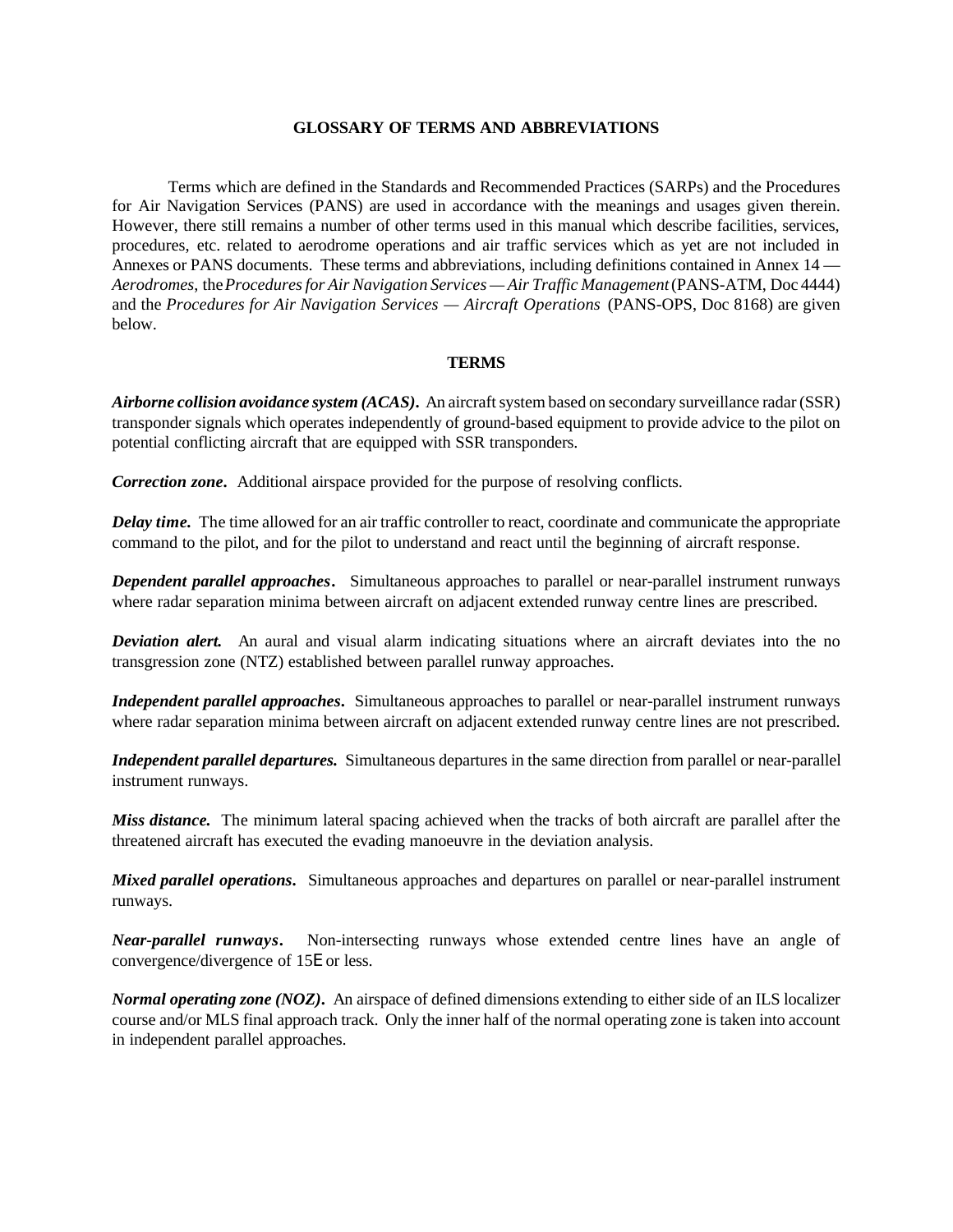*No-transgression zone (NTZ)***.** A corridor of airspace of defined dimensions located centrally between the two extended runway centre lines, where a penetration by an aircraft requires the intervention of a monitoring radar controller to manoeuvre any threatened aircraft on the adjacent approach.

*Precision runway monitor (PRM)***.** A specialized secondary surveillance radar system for monitoring of aircraft conducting simultaneous independent instrument approaches to parallel runways spaced less than 1 525 m (5 000 ft) but not less than 1 035 m (3 400 ft) apart. The equipment should have a minimum azimuth accuracy of 0.06 degrees (one sigma), an update period of 2.5 second or less, and a high resolution display providing position prediction and deviation alert.

*Segregated parallel operations***.** Simultaneous operations on parallel or near-parallel instrument runways in which one runway is used exclusively for approaches and the other runway is used exclusively for departures.

*Semi-mixed parallel operations***.** Simultaneous operations on parallel or near-parallel instrument runways in which one runway is used exclusively for departures while the other runway is used for a mixture of approaches and departures, or one runway is used exclusively for approaches while the other runway is used for a mixture of approaches and departures.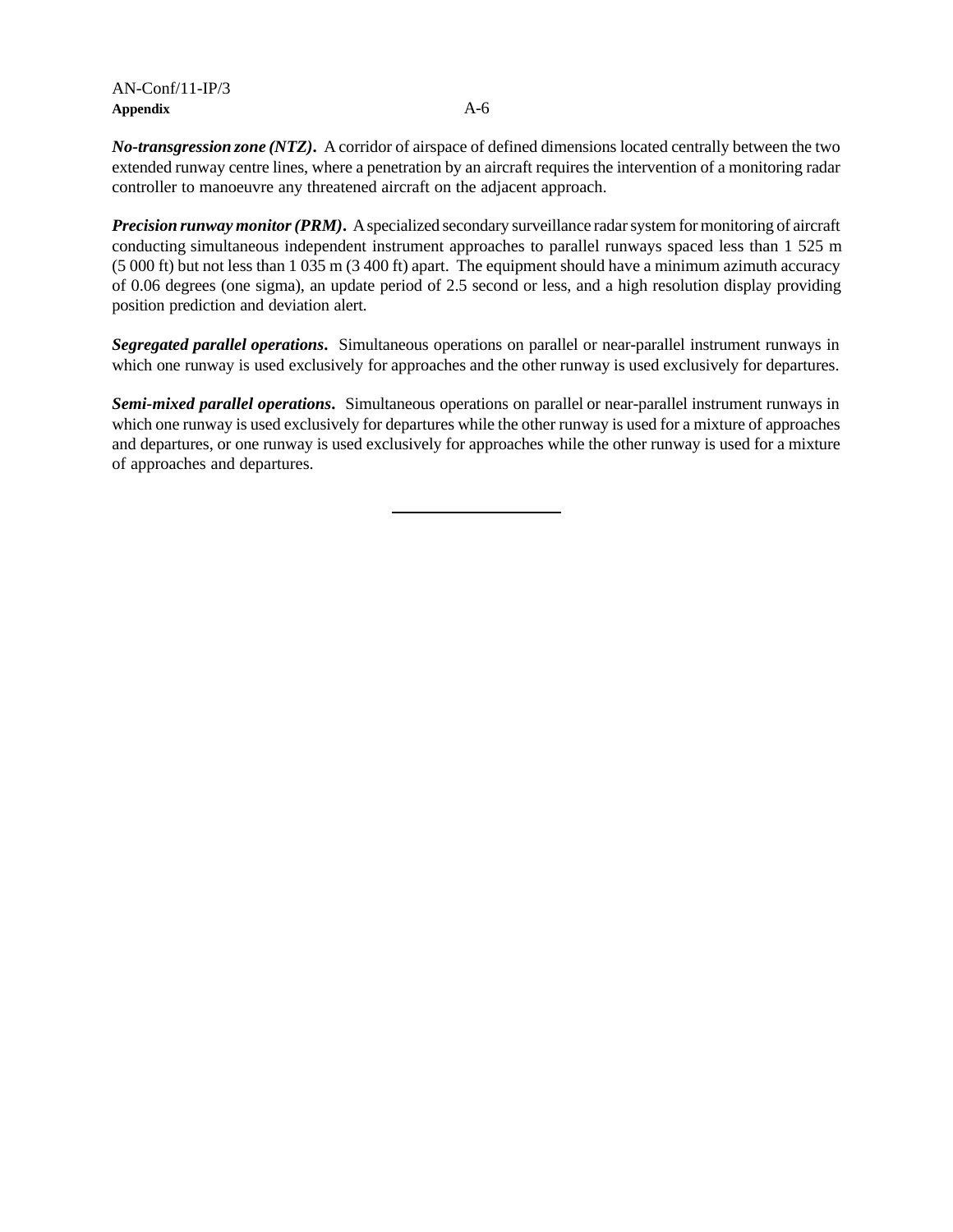## **ABBREVIATIONS**

| Abbreviation | Meaning                                                                 |
|--------------|-------------------------------------------------------------------------|
|              |                                                                         |
| <b>ATC</b>   | air traffic control                                                     |
| <b>ATIS</b>  | automatic terminal information service                                  |
| <b>ATS</b>   | air traffic services                                                    |
| <b>GNSS</b>  | global navigation satellite system                                      |
| <b>IFR</b>   | instrument flight rules                                                 |
| ILS          | instrument landing system                                               |
| <b>MLS</b>   | microwave landing system                                                |
| mrad         | milliradian(s)                                                          |
| <b>NOZ</b>   | normal operating zone                                                   |
| <b>NTZ</b>   | no-transgression zone                                                   |
| <b>PGDP</b>  | probability-of-good-data point                                          |
| <b>PRM</b>   | precision runway monitor                                                |
| S            | second(s)                                                               |
| <b>SOIR</b>  | simultaneous operations on parallel or near-parallel instrument runways |
| <b>SSR</b>   | secondary surveillance radar                                            |
| <b>VMC</b>   | visual meteorological conditions                                        |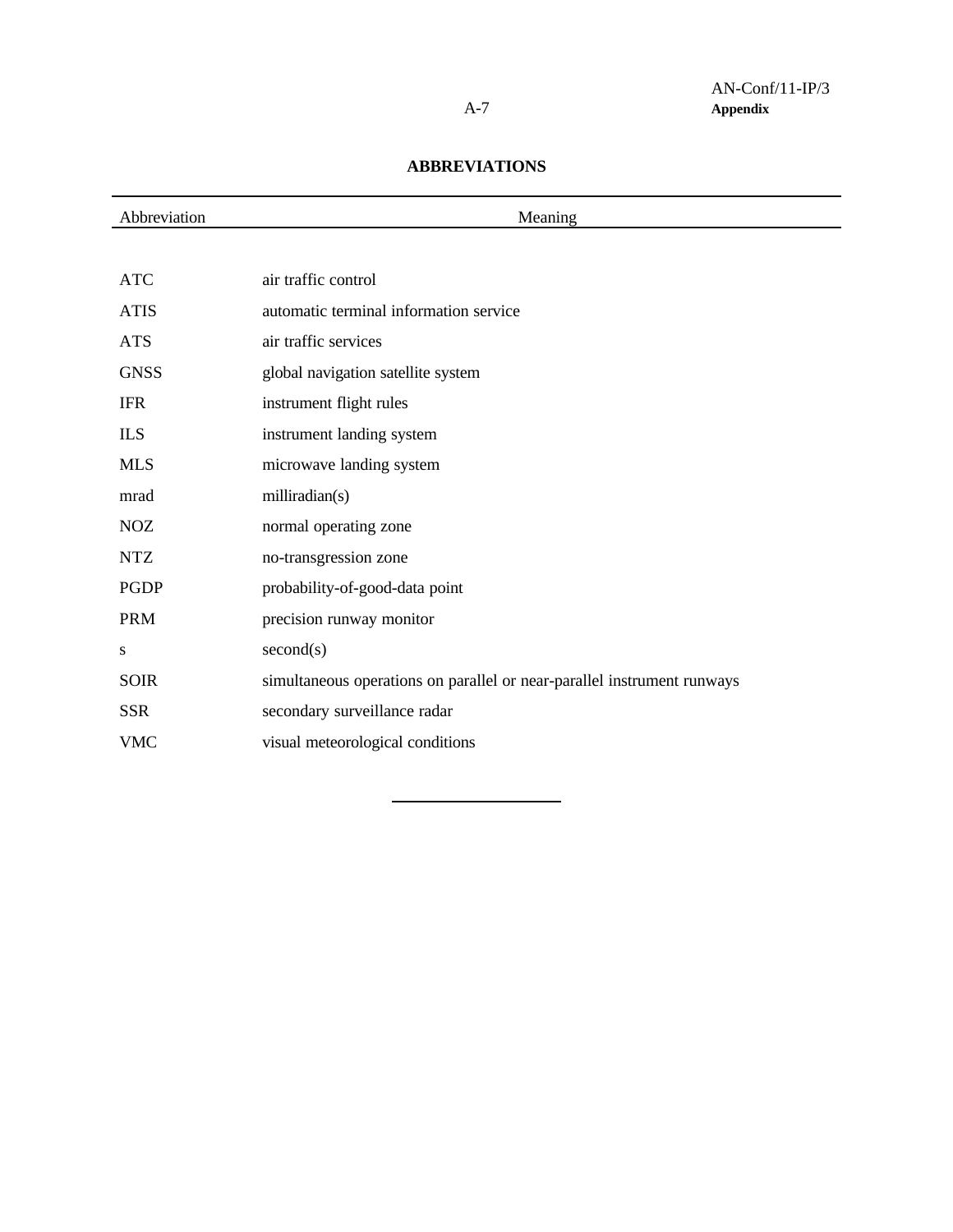## **CHAPTER 1**. **OPERATIONAL CONCEPTS AND CONSIDERATIONS**

## **1.1 GENERAL**

1.1.1 The use of parallel or near-parallel runways to maximize aerodrome capacity is an old concept. In Annex 14, Volume I, Chapter 3, 3.1.10 it is recommended that, where parallel runways are provided for simultaneous use under visual meteorological conditions (VMC) only, the minimum distance between their centre lines should be 210 m when the runways are intended for use by medium or heavy aeroplanes. However, under instrument flight rules (IFR), the safety of parallel runway operations is affected by several factors such as the accuracy of the surveillance radar monitoring system, the ability of controllers to intervene when an aircraft deviates from the instrument landing system (ILS) localizer course or the microwave landing system (MLS) final approach track, the precision with which aircraft can navigate to the runway, and the controller, pilot and aircraft reaction times.

1.1.2 The impetus for considering simultaneous operations on parallel or near-parallel instrument runways under IFR is provided by the need to increase capacity at busy aerodromes. This increase in capacity can be accomplished either by using existing parallel runways more efficiently, or by building additional runways. The costs of the latter can be very high; on the other hand, an aerodrome already having parallel runways, each equipped with ILS and/or MLS, could increase its capacity if these runways could be safely operated simultaneously and independently under IFR. However, other factors such as surface movement guidance and control, environmental considerations, and land side/air side infrastructure, may negate the advantages to be gained from simultaneous operations.

## **1.2 MODES OF OPERATION**

1.2.1 There can be a variety of modes of operation associated with the use of parallel or near-parallel instrument runways.

### 1.2.1.1 *Simultaneous parallel approaches*

Two basic modes of operation are possible:

- Mode 1, *independent parallel approaches*: simultaneous approaches to parallel instrument runways where radar separation minima are not prescribed between aircraft using adjacent ILS or MLS systems; and
- Mode 2, *dependent parallel approaches:* simultaneous approaches to parallel instrument runways where radar separation minima between aircraft using adjacent ILS or MLS systems are prescribed.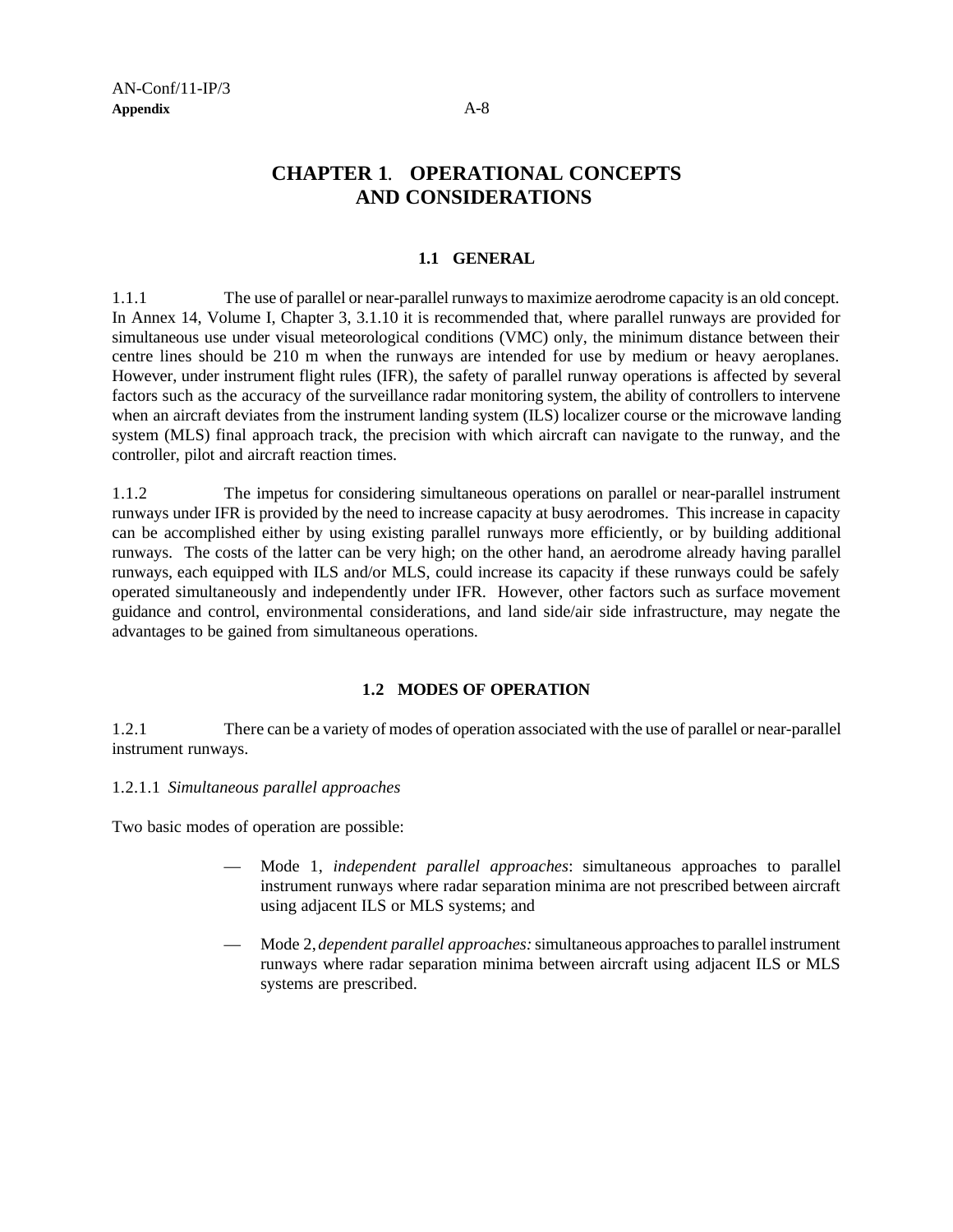- 1.2.1.2 *Simultaneous parallel departures*
	- Mode 3, *independent parallel departures:* simultaneous departures for aircraft departing in the same direction from parallel runways.

*Note.— When the spacing between two parallel runways is lower than the specified value dictated by wake turbulence considerations, the runways are considered as a single runway with regard to separation between departing aircraft.*

## 1.2.1.3 *Segregated parallel approaches/departures*

— Mode 4, *segregated parallel operations:* simultaneous operations on parallel runways where one runway is used for approaches, one runway is used for departures.

1.2.1.3.1 In the case of segregated parallel approaches and departures (Mode 4) there may be semi-mixed operations, i.e. one runway is used exclusively for departures, while the other runway is used for a mixture of approaches and departures; or, one runway is used exclusively for approaches while the other is used for a mixture of approaches and departures. There may also be mixed operations, i.e. simultaneous parallel approaches with departures interspersed on both runways. In all cases, however, semi-mixed or mixed operations may be related to the four basic modes listed in 1.2.1.1 through 1.2.1.3 above as follows:

|    |                                                               | Mode           |
|----|---------------------------------------------------------------|----------------|
| a) | Semi-mixed parallel operations.                               |                |
|    | One runway is used exclusively for approaches<br>1)<br>while: |                |
|    | approaches are being made to the other<br>runway, or          | $1$ or $2$     |
|    | — departures are in progress on the other runway.             | $\overline{A}$ |
|    | 2) One runway is used exclusively for departures while:       |                |
|    | - approaches are being made to the other<br>runway, or        | $\overline{4}$ |
|    | — departures are in progress on the other runway.             | 3              |
|    | b) Mixed parallel operations.                                 |                |
|    | All modes of operation are possible.                          | 1, 2, 3, 4     |
|    |                                                               |                |

## **1.3 FACTORS AFFECTING SIMULTANEOUS OPERATIONS ON PARALLEL INSTRUMENT RUNWAYS**

1.3.1 In the case of simultaneous parallel approaches to two parallel or near-parallel instrument runways, each with an associated instrument approach procedure, these operations do not affect the approach minima of each runway. The operating minima used are identical to those applied for single runway operations.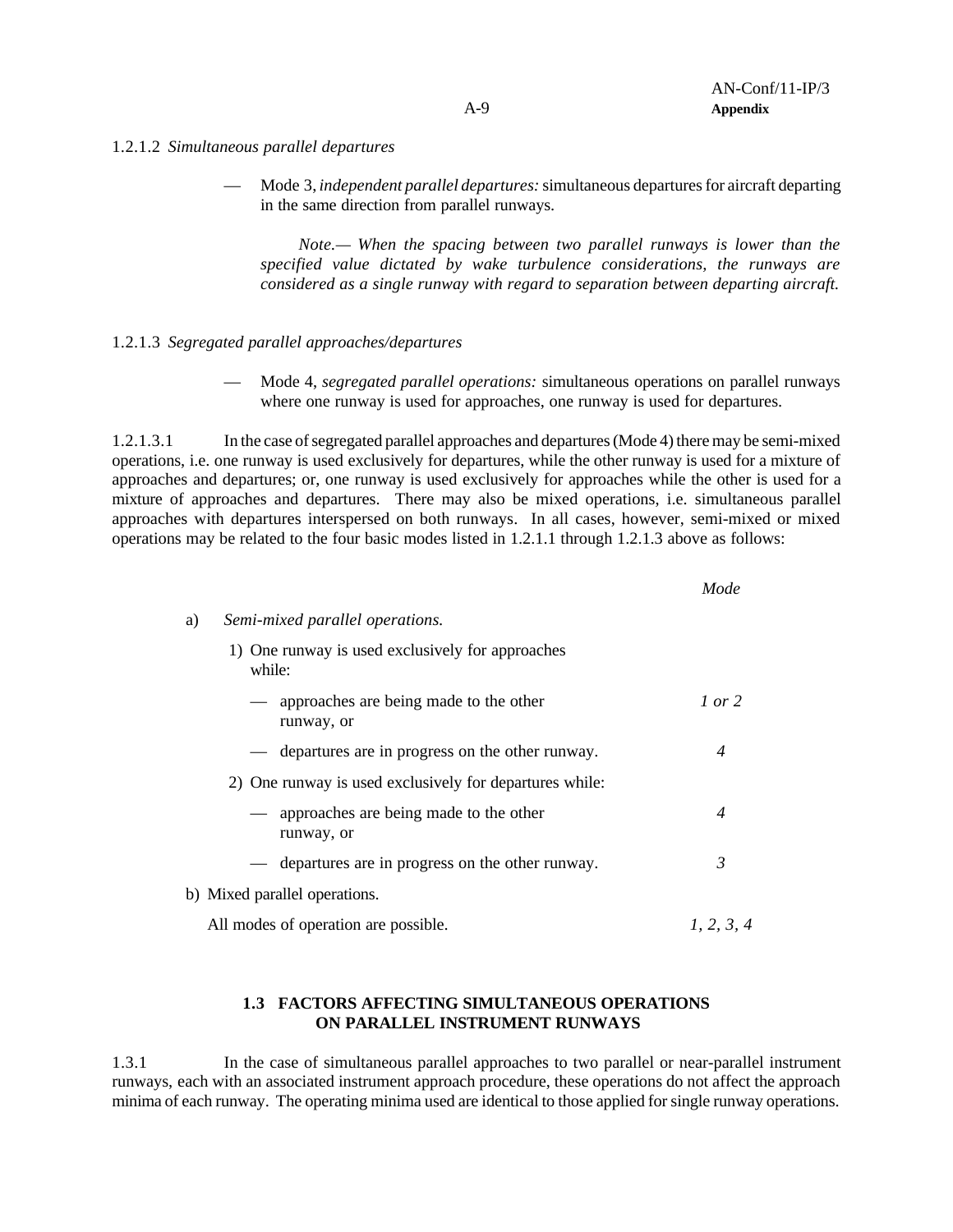1.3.2 There are some special procedures which have been promulgated in States using independent parallel approaches. To make flight crews aware of the importance of executing precise manoeuvres to intercept and follow closely the ILS localizer course or MLS final approach track, flight crews are notified prior to commencing approach that simultaneous parallel instrument approaches are in progress. This procedure also alerts flight crews to the possibility of an immediate evasive manoeuvre (break-out) in case of a deviation by an aircraft on the adjacent extended centre line.

1.3.3 Theoretical studies generally indicate that the maximum arrival capacity may be achieved by operating independent parallel approaches, followed by dependent parallel approaches. These theoretical gains can, however, often be significantly lower in practice due to practical difficulties associated with actual implementation.

1.3.4 Further reductions in the theoretical capacity may arise through a lack of pilot familiarity with the procedures at aerodromes where there is a high proportion of unscheduled flights. Lack of familiarity can also result in the selection of incorrect ILS or MLS frequencies while language difficulties, in particular lack of proficiency in the English language, may present communication problems between controllers and pilots.

1.3.5 When there are aircraft departing during mixed or semi-mixed operations, gaps have to be created in the landing stream. The effect of this is a reduction in the arrival capacity in order to accommodate departures and hence, it is a critical factor in determining the maximum runway capacity. Also, when operating departures on the landing runway the probability of missed approaches increases with a corresponding reduction in capacity.

1.3.6 Factors which can affect the maximum capacity or the desirability of operating parallel runways simultaneously are not limited to runway considerations. Taxiway layout and the position of passenger terminals relative to the runways can make it necessary for traffic to cross active runways, a situation which may not only lead to delays but also to a reduction in the level of safety due to the possibility of runway incursions. The total surface movement environment must be carefully assessed when determining how particular parallel runways are to be used.

1.3.7 The decision to implement simultaneous operations at a particular location must take into consideration all of the foregoing factors as well as any other constraints, such as environmental considerations.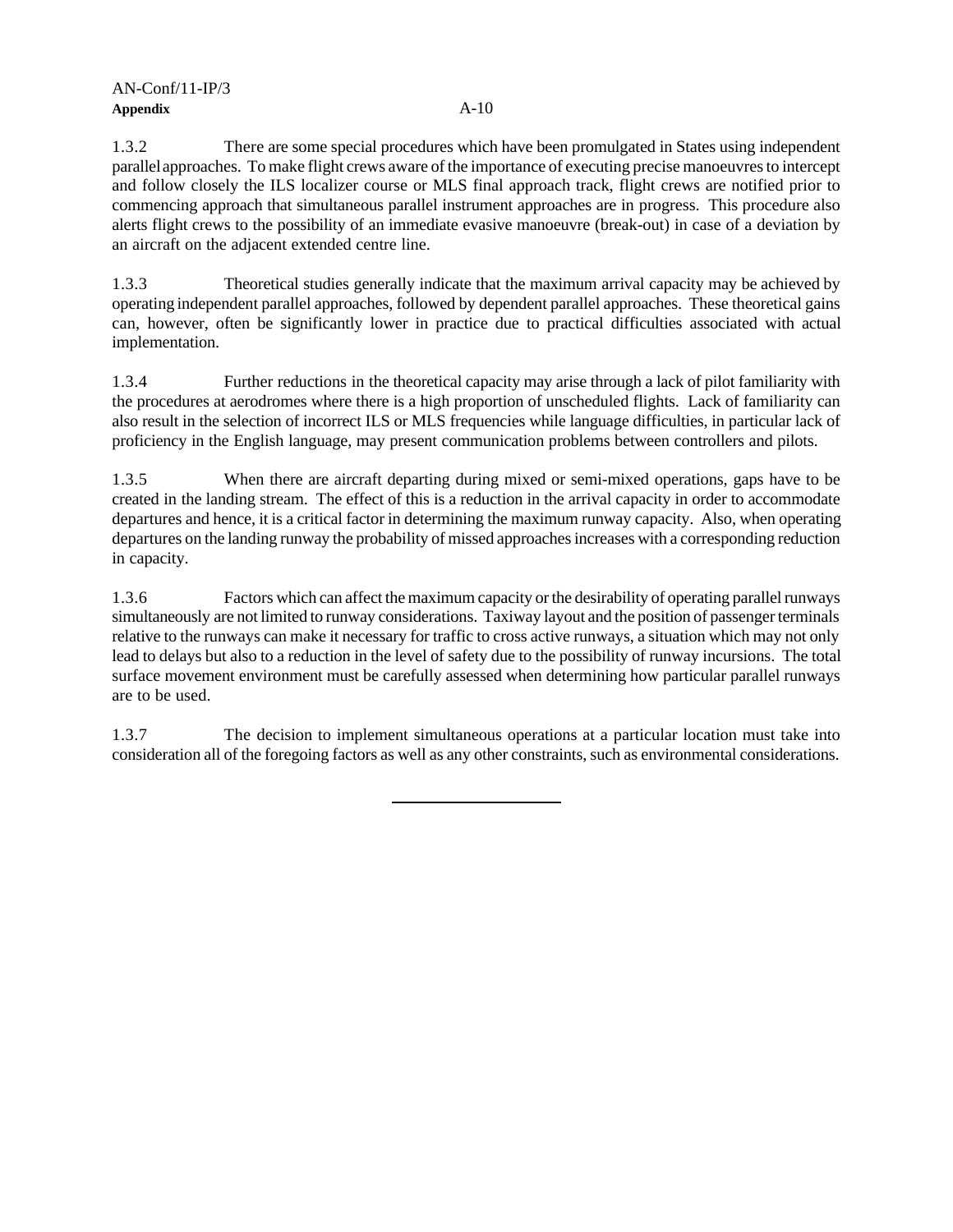## **CHAPTER 2**. **SIMULTANEOUS APPROACHES TO PARALLEL RUNWAYS**

## **2.1 GENERAL**

2.1.1 Procedures exist for independent and dependent approaches to parallel runways under IFR. An extension of these procedures to reduced runway spacings can permit a broader application. This chapter presents the requirements for such reductions in spacing for parallel runway ILS and/or MLS approaches.

2.1.2 The concepts, procedures and dimensions applicable to independent and dependent parallel approaches are based on, and apply to autopilot or hand-flown ILS or MLS procedures. The use of other precision approach aids technology not covered in this document may necessitate changes to the separation and spacing requirements of parallel runway operations.

2.1.3 The primary purpose for permitting simultaneous operations on parallel or near-parallel instrument runways is to increase runway capacity. The largest increase in arrival capacity is achieved through the use of independent approaches (Mode 1) to parallel or near-parallel instrument runways.

2.1.4 A potential problem associated with closer runway spacings is the possibility that an aircraft will make the approach to the wrong runway. There are at least two ways this situation might occur:

- a) the pilot may misinterpret the approach clearance or use the incorrect approach chart and line up on the wrong ILS localizer or MLS final approach track. This situation could be avoided if procedures are instituted which require confirmation of the runway assignment, i.e. verbal verification of the ILS localizer or MLS frequency. Such procedures would reduce, but not eliminate, the risk of an aircraft approaching the wrong runway; or
- b) the pilot on an instrument approach may, after reaching visual conditions, visually acquire and line up for the wrong runway. The situation of runway misidentification involves a correct approach, but visual acquisition of the wrong runway. Such an event might occur too quickly and too close to the threshold to be reliably detected or resolved by the controller. If this situation is determined to be a problem, some means of improving visual runway identification may be required.

2.1.5 As the spacing between parallel runways decreases, it becomes more difficult for the approach controller to determine from a conventional radar display whether an aircraft is correctly aligned. Surveillance and navigation errors both contribute to the uncertainty regarding an aircraft's intentions. Improvements in both surveillance and navigation performance may therefore be required to ensure that the number of false alarms is kept low.

2.1.6 In addition to helping with the runway misidentification problem, an improved surveillance system may have an effect on the resulting miss distance in the event of a deviation. Any violation of the required separation would be detected sooner, allowing more time for the controller to act.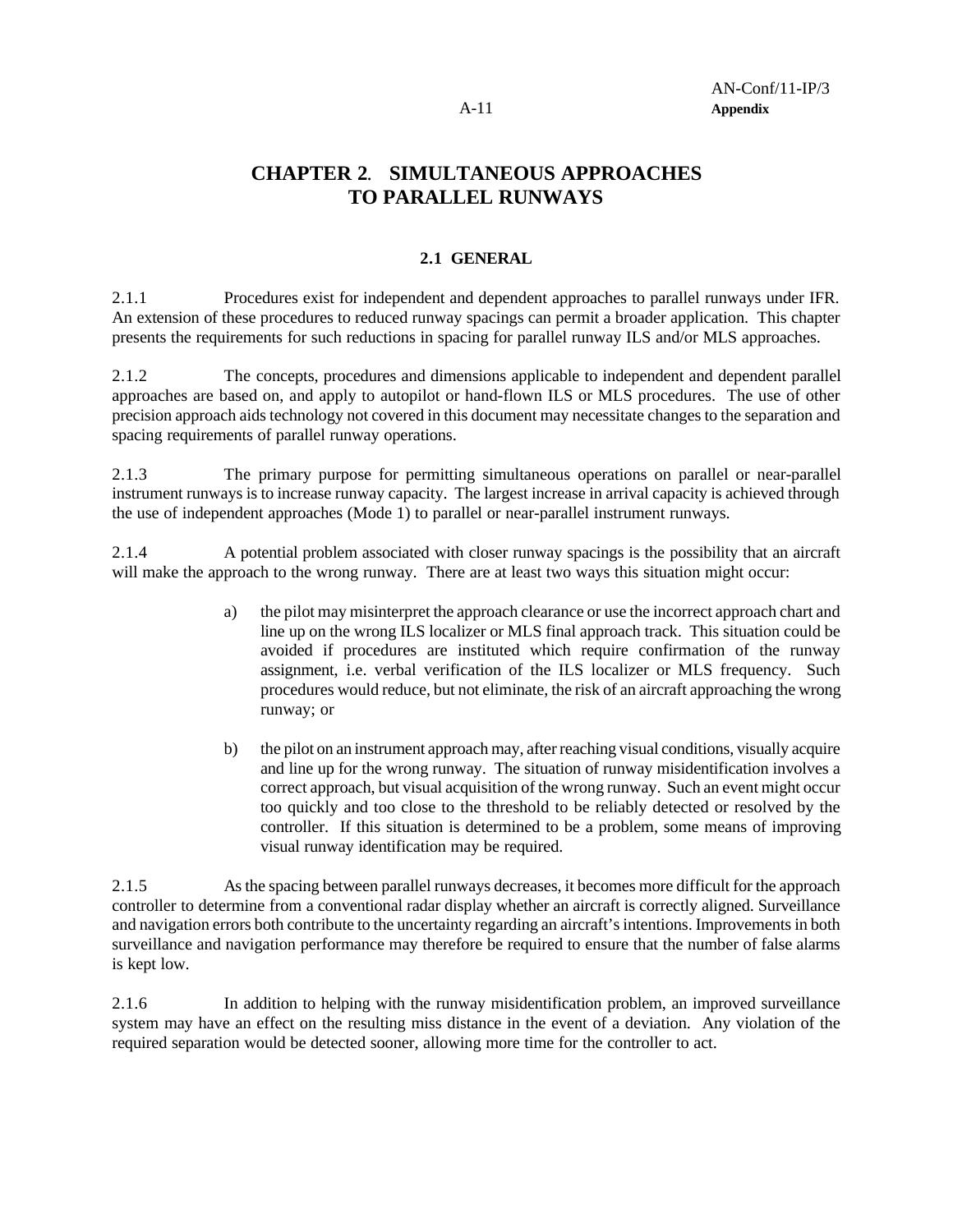## **2.2 INDEPENDENT PARALLEL INSTRUMENT APPROACHES (MODE 1)**

### **2.2.1 Requirements and procedures**

*Note.— See the Procedures for Air Navigation Services — Air Traffic Management* (PANS-ATM, Doc 4444)*, Chapter 6, 6.7.3.2.*

- 2.2.1.1 Independent parallel approaches may be conducted to parallel runways provided that:
	- a) the runway centre lines are spaced by the distance specified in Annex 14, Volume I: and
		- 1) where runway centre lines are spaced by less than 1 310 m but not less than 1 035 m, suitable SSR equipment, with a minimum azimuth accuracy of 0.06 degrees (one sigma), an update period of 2.5 seconds or less and a high resolution display providing position prediction and deviation alert, is available; or
		- 2) where runway centre lines are spaced by less than 1 525 m but not less than 1 310 m, SSR equipment with performance specification other than the foregoing may be applied, provided they are equal to or better than those stated under 3) below, and when it is determined that the safety of aircraft operation would not be adversely affected; or
		- 3) where runway centre lines are spaced by 1 525 m or more, suitable surveillance radar with a minimum azimuth accuracy of 0.3 degrees (one sigma) or better and update period of 5 seconds or less is available;

*Note.—Background information related to safety issues and precision runway monitoring (PRM) systems necessary for the implementation of independent approaches to closely-spaced parallel instrument runways can be found in Appendix A.*

b) ILS and/or MLS approaches are being conducted on both runways;

*Note.— It is preferred that an ILS and/or MLS serving a runway used for simultaneous parallel approaches has co-located precision distance measuring equipment (DME).*

- c) the missed approach track for one approach diverges by at least 30 degrees from the missed approach track of the adjacent approach;
- d) an obstacle survey and evaluation is completed, as appropriate, for the areas adjacent to the final approach segments;
- e) aircraft are advised of the runway identification and ILS localizer or MLS frequency as early as possible;
- f) radar vectoring is used to intercept the ILS localizer course or the MLS final approach track;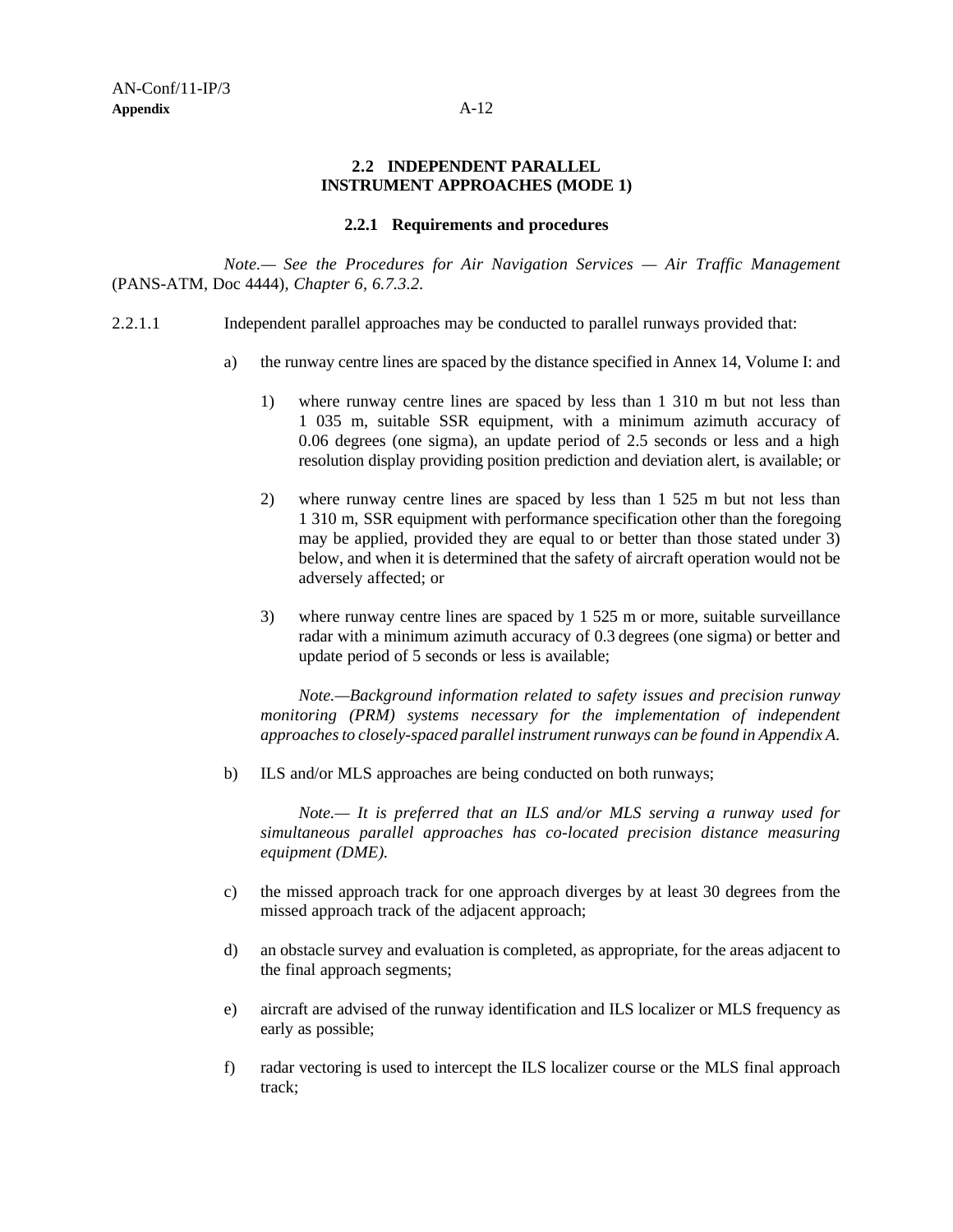- g) a no-transgression zone (NTZ) at least 610 m (2 000 ft) wide is established equidistant between extended runway centre lines and is depicted on the radar display;
- h) separate radar controllers monitor the approaches to each runway and ensure that when the 300 m (1 000 ft) vertical separation is reduced:
	- 1) aircraft do not penetrate the depicted NTZ; and
	- 2) the applicable minimum longitudinal separation between aircraft on the same ILS localizer course or MLS final approach track is maintained; and
- i) if no dedicated radio channels are available for the radar controllers to control the aircraft until landing:
	- 1) transfer of communication of aircraft to the respective aerodrome controller's frequency is effected before the higher of two aircraft on adjacent final approach tracks intercepts the ILS glide path or the specified MLS elevation angle; and
	- 2) the radar controllers monitoring the approaches to each runway are provided with the capability to override transmissions of aerodrome control on the respective radio channels for each arrival flow.

2.2.1.2 As early as practicable after an aircraft has established communication with approach control, the aircraft shall be advised that independent parallel approaches are in force. This information may be provided through the automatic terminal information (ATIS) broadcasts.

2.2.1.3 Whenever parallel approaches are carried out, separate radar controllers should be responsible for the sequencing and spacing of arriving aircraft to each runway.

2.2.1.4 When vectoring to intercept the ILS localizer course or MLS final approach track, the final vector shall enable the aircraft to intercept the ILS localizer course or MLS final approach track at an angle not greater than 30 degrees and to provide at least 2 km (1.0 NM) straight and level flight prior to ILS localizer course or MLS final approach track intercept. The vectors shall also enable the aircraft to be established on the ILS localizer course or MLS final approach track in level flight for at least 3.7 km (2.0 NM) prior to intercepting the ILS glide path or specified MLS elevation angle.

2.2.1.5 A minimum of 300 m (1 000 ft) vertical separation or, subject to radar system and radar display capabilities, a minimum of 5.6 km (3.0 NM) radar separation shall be provided at least until 18 km (10 NM) from the threshold and until aircraft are established:

- a) inbound on the ILS localizer course and/or MLS final approach track; and
- b) within the normal operating zone (NOZ).

2.2.1.6 Subject to radar and display system capabilities, a minimum of 5.6 km (3.0 NM) radar separation shall be provided between aircraft on the same ILS localizer course or MLS final approach track unless increased longitudinal separation is required due to wake turbulence or for other reasons.

2.2.1.7 Each pair of parallel approaches have a "high side" and a "low side" for vectoring, to provide vertical separation until aircraft are established inbound on their respective parallel ILS localizer course and/or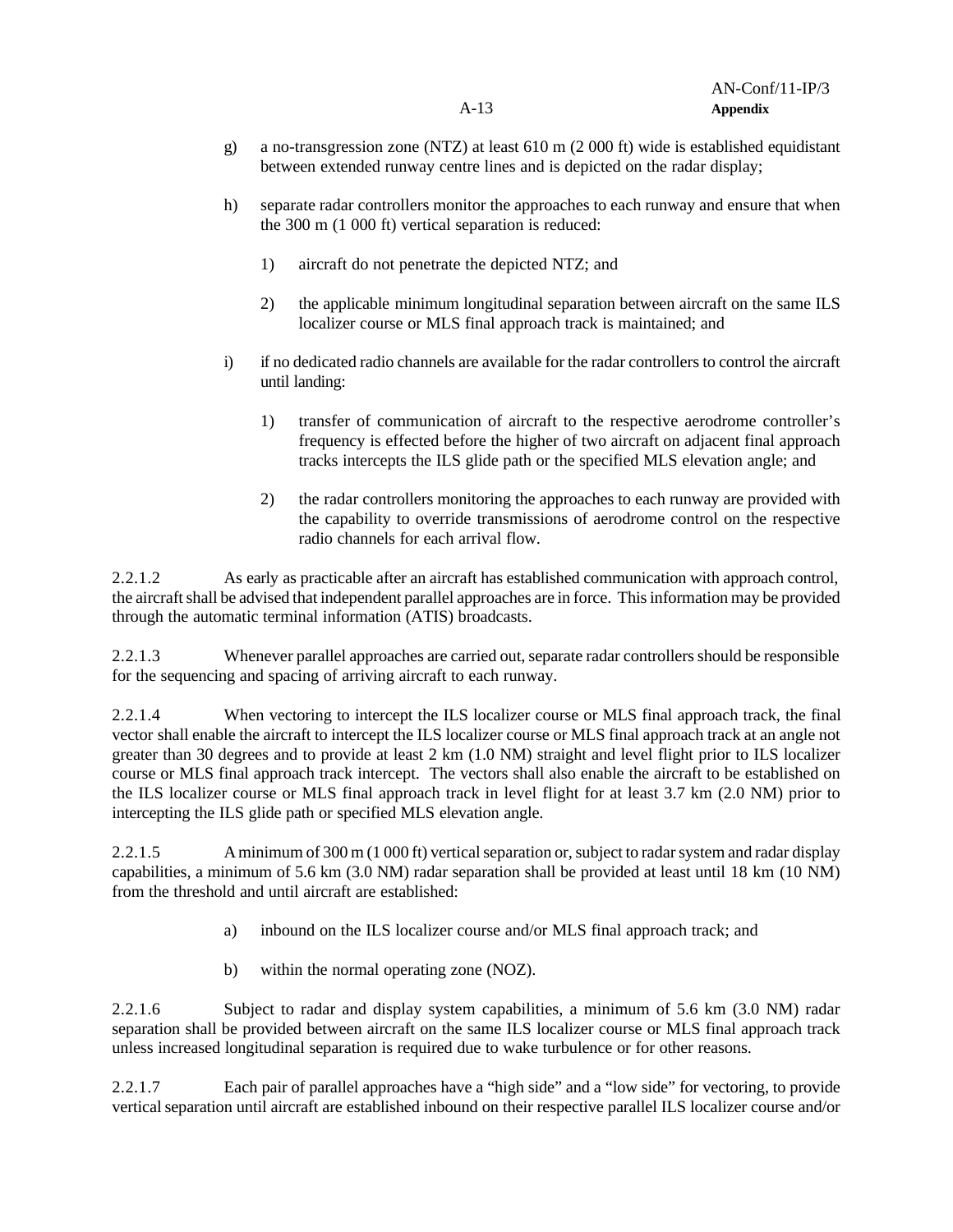MLS final approach track. The low side altitude should be such that the aircraft will be established on the ILS localizer course or MLS final approach track well before ILS glide path or specified MLS elevation angle interception. The high side altitude should be 300 m (1 000 ft) above the low side at least until 18 km (10 NM) from the threshold.

2.2.1.8 If an aircraft is observed to deviate towards the NTZ boundary, the appropriate monitoring controller will instruct the aircraft to return to the correct ILS localizer course/MLS final approach track immediately. In the event an aircraft is observed to penetrate the NTZ, the appropriate monitoring controller will instruct the aircraft on the adjacent localizer course or MLS final approach track to immediately climb and turn to an assigned altitude and heading in order to avoid the deviating aircraft. Any heading instruction shall not exceed 45 degrees track difference with the ILS localizer course or MLS final approach track. Where parallel approach obstacle assessment surfaces (PAOAS) criteria are applied for the obstacle assessment, the air traffic controller shall not issue the heading instruction to aircraft below 120 m (400 ft) above the threshold elevation.

- 2.2.1.9 Radar monitoring shall not be terminated until:
	- a) visual separation is applied, provided procedures ensure that both radar controllers are advised whenever visual separation is applied; or
	- b) the aircraft has landed, or in case of a missed approach, is at least 2 km (1.0 NM) beyond the departure end of the runway and adequate separation with any other traffic is established.

*Note.— There is no requirement to advise the aircraft that radar monitoring is terminated.*

## **2.2.2 No-transgression zone (NTZ)**

2.2.2.1 Since radar separation is not provided between traffic on adjacent extended runway centre lines in Mode 1 approaches, there must be an established means of determining when an aircraft deviates too far from the ILS localizer course or the MLS final approach track. This is achieved through the concept of the NTZ (see Figure 2-1).

2.2.2.2 The NTZ is a corridor of airspace established equidistant between two extended runway centre lines. The NTZ has a minimum width of 610 m (2 000 ft) and extends from the nearest threshold out to the point where the 300 m (1 000 ft) vertical separation is reduced between aircraft on the adjacent extended runway centre lines. The significance of the NTZ is that the monitoring radar controllers must intervene to establish separation between aircraft if any aircraft is observed to penetrate the NTZ. The width of the NTZ depends on the following four factors:

- a) *detection zone* some airspace allowance must be made for limitations of the surveillance system and for controller observation/reaction time in the detection of a deviating aircraft. The allowance is dependent on the update rate and accuracy of the radar system, and the resolution of the radar display used;
- b) *delay time/reaction time* some airspace allowance must be made:
	- 1) for the time during which the controllers react, determine the appropriate resolution manoeuvre, and communicate the appropriate instructions to achieve separation;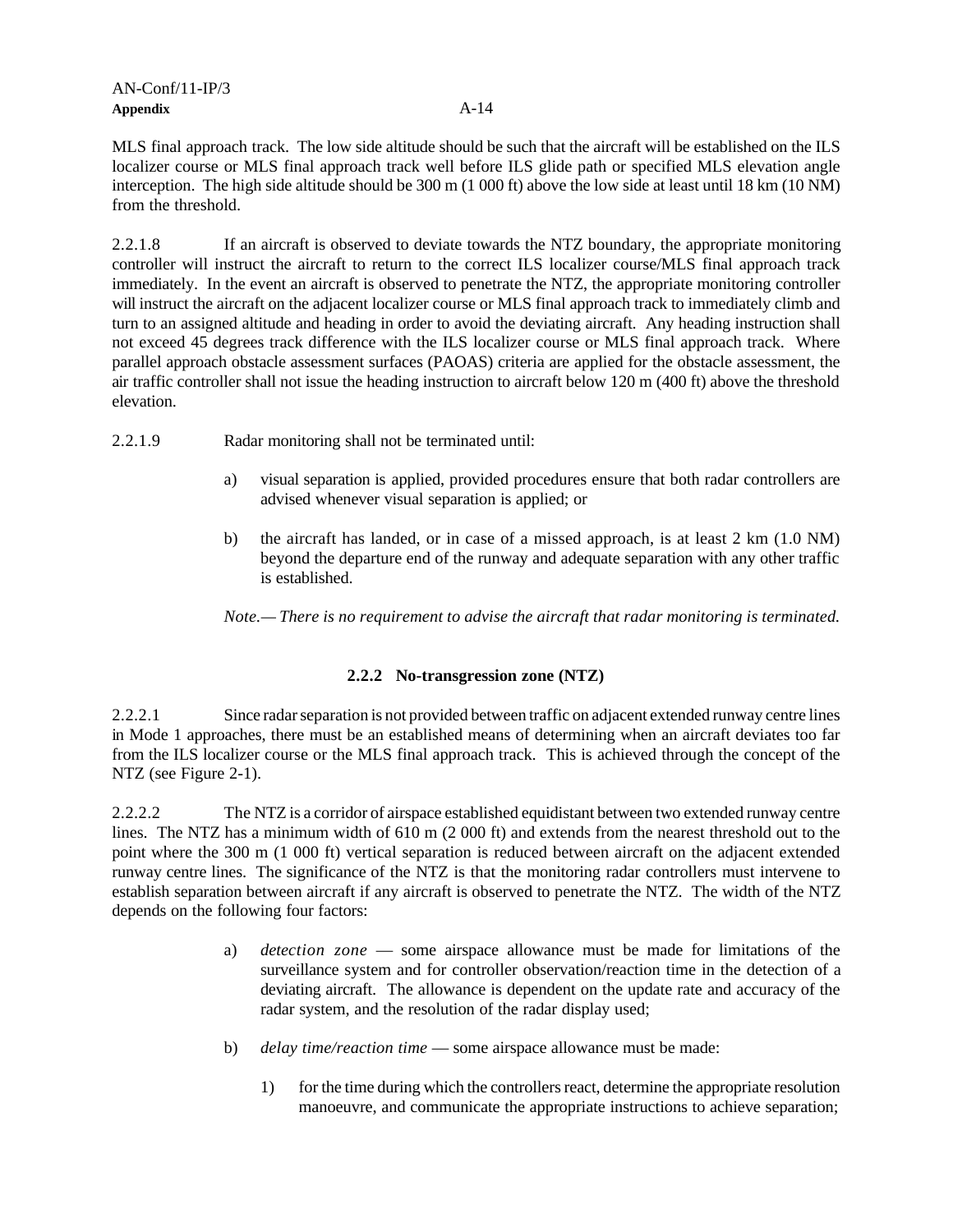- 2) to allow for the pilot to understand the instructions and react; and
- 3) for the aircraft to respond to the control inputs.
- c) *correction zone* an additional airspace allowance must be made for the completion of the resolution manoeuvre by the threatened aircraft; and
- d) *miss distance* in the deviation analysis, allowance must be made for adequate track spacing. It must include a lateral spacing plus an allowance for the fact that the threatened aircraft may not be exactly on the extended runway centre line of the adjacent runway.

2.2.2.3 The determination of airspace allowances for the detection zone, delay time/reaction time, correction zone and miss distance is based on several assumptions. One of the most complicated and important tasks of the monitoring radar controller is the determination of the appropriate manoeuvre for the threatened aircraft following a failure of the deviating aircraft to return to its appropriate ILS localizer course or MLS final approach track. Turning away from the threat may not always provide the optimum separation. The assumption regarding the amount of time required for the controller to determine the proper resolution manoeuvre must therefore be fairly generous.

## **2.2.3 Normal operating zone (NOZ)**

2.2.3.1 The NOZ is the airspace in which aircraft are expected to operate while manoeuvring to pick up and fly the ILS localizer course or the MLS final approach track (see Figure 2-1).

## **Figure 2-1. Example of normal operating zones (NOZs) and no-transgression zone (NTZ)**

2.2.3.2 There is one NOZ associated with each extended runway centre line. The NOZ is centred on the extended runway centre line, and its total width is twice the distance from the extended runway centre line to the nearest edge of the NTZ. Thus, the airspace between two extended runway centre lines consists of the NTZ and the two inner halves of the NOZs associated with each extended runway centre line. Aircraft are expected to remain within the NOZ without radar controller interventions after having established on the ILS localizer course/MLS final approach track.

2.2.3.3 The NOZ extends from the threshold out to the point where the aircraft joins the extended runway centre line. The width of the NOZ is determined by taking into account the guidance systems involved and the track-keeping accuracy of the aircraft; the more precise the navigation aids and track-keeping, the narrower the NOZ.

2.2.3.4 The width of the NOZ is such that the likelihood of any normally operating aircraft straying outside of the NOZ is very small. This assists in keeping the controller workload low, and gives the pilots a high confidence that action by the monitoring controller is not a "nuisance alarm". The remainder of the spacing between the approach tracks, i.e. the NTZ, must then provide for the safe resolution of potential conflicts.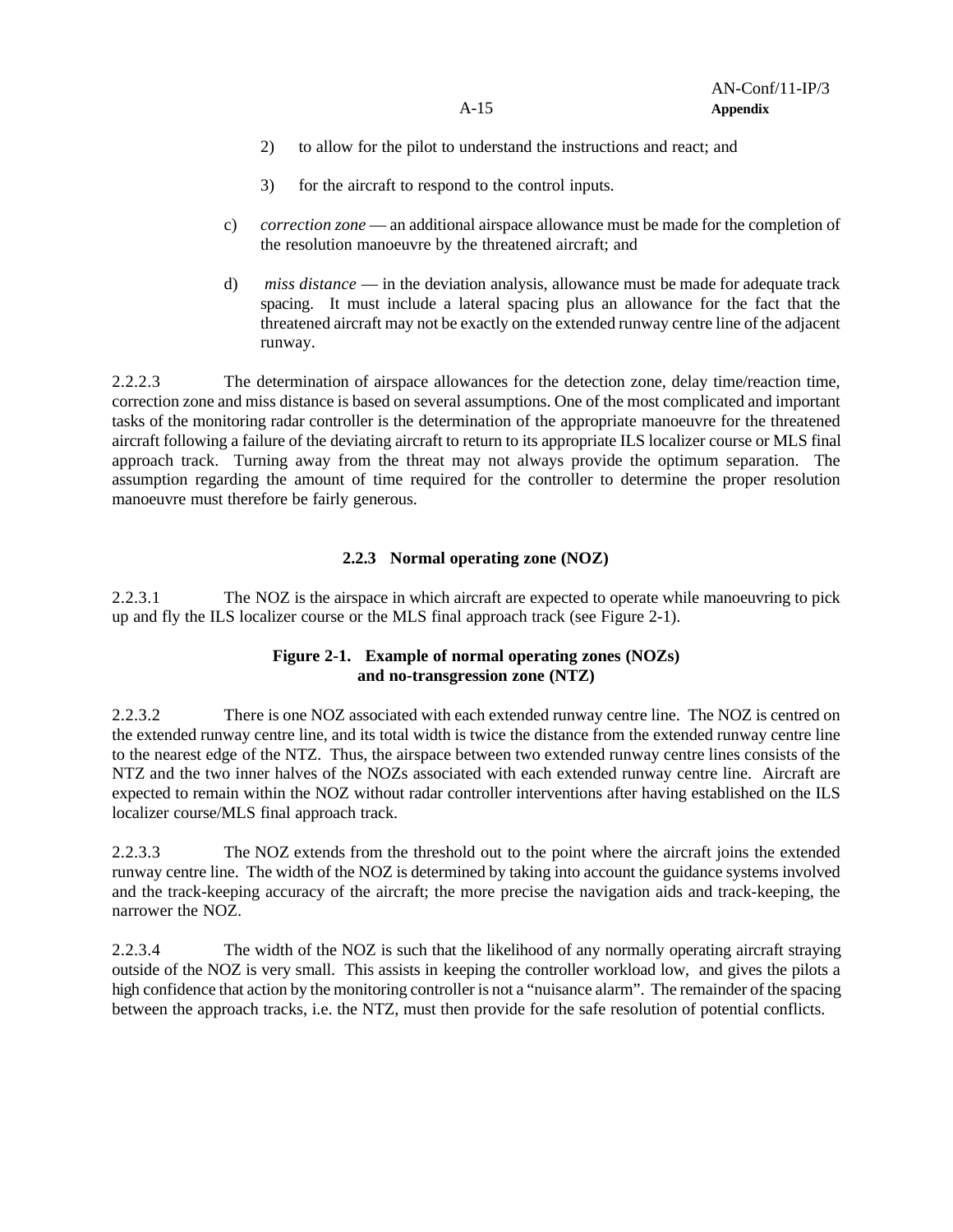## **2.2.4 Combination of normal operating zones and no-transgression zones**

2.2.4.1 The size of NOZs and the NTZ is determined according to the runway situation. In the case of existing parallel runways, the width of the NTZ is first determined for the safety considerations described earlier. The remaining airspace can then be allocated to the two inner halves of the NOZs associated with each extended runway centre line. The results then dictate the required level of precision of the approach guidance system that is necessary. When there is only one runway and the question is how close to it a parallel runway can be built, the answer is derived in a similar fashion: first the desired width of the NTZ is determined on account of safety considerations, then the desired widths of the inner halves of the two NOZs are determined. The lateral spacing for the new runway would thus be the sum of the NTZ width plus the width of the two inner halves of the NOZs. See Figure 2-2 for an example when the runway spacing is 1310 m (4 300 ft).

## **Figure 2-2. Example of spacing of NOZs and NTZ**

## **2.2.5 Spacing requirements of independent parallel instrument approaches**

2.2.5.1 The NTZ, must provide for the safe resolution of potential conflicts. In the deviation scenario it is assumed that the deviating aircraft penetrates the NTZ at a 30E angle and proceeds on this track toward the aircraft on the adjacent approach. The threatened aircraft is vectored away to achieve separation, and the deviation analysis ends when the threatened aircraft has achieved a 30E track change to parallel the intruder's track. Other initial deviation scenario assumptions appear below:

- a) aircraft speeds of 278 km/h (150 kt);
- b) recovery turn rate of 3 degrees per second;
- c) navigation accuracy of 46 m (150 ft) at 19 km (10 NM) (one sigma); and
- d) consideration for navigation of non-deviating aircraft is three sigma of net position-keeping accuracy.

2.2.5.2 The corresponding values used to ascertain the 1 310 m (4 300 ft) runway spacing are:

- a) *detection zone:* 275 m (900 ft) using a surveillance radar with a minimum azimuth accuracy of 0.3 degrees (one sigma) and an update rate of 5 seconds or less;
- b) *delay time:* 8 seconds which corresponds to 300 m (1 000 ft) assuming a dedicated radar monitoring controller with a frequency override broadcast capability;
- c) *correction zone:* 180 m (600 ft) with an assumed 3 degrees per second correction rate by the threatened aircraft;
- d) *miss distance:* 60 m (200 ft) with a 140 m (450 ft) navigation buffer, which means a threatened aircraft is assumed to be not more than 140 m (450 ft) off its centre line at the time of the threat as opposed to being within its own NOZ; and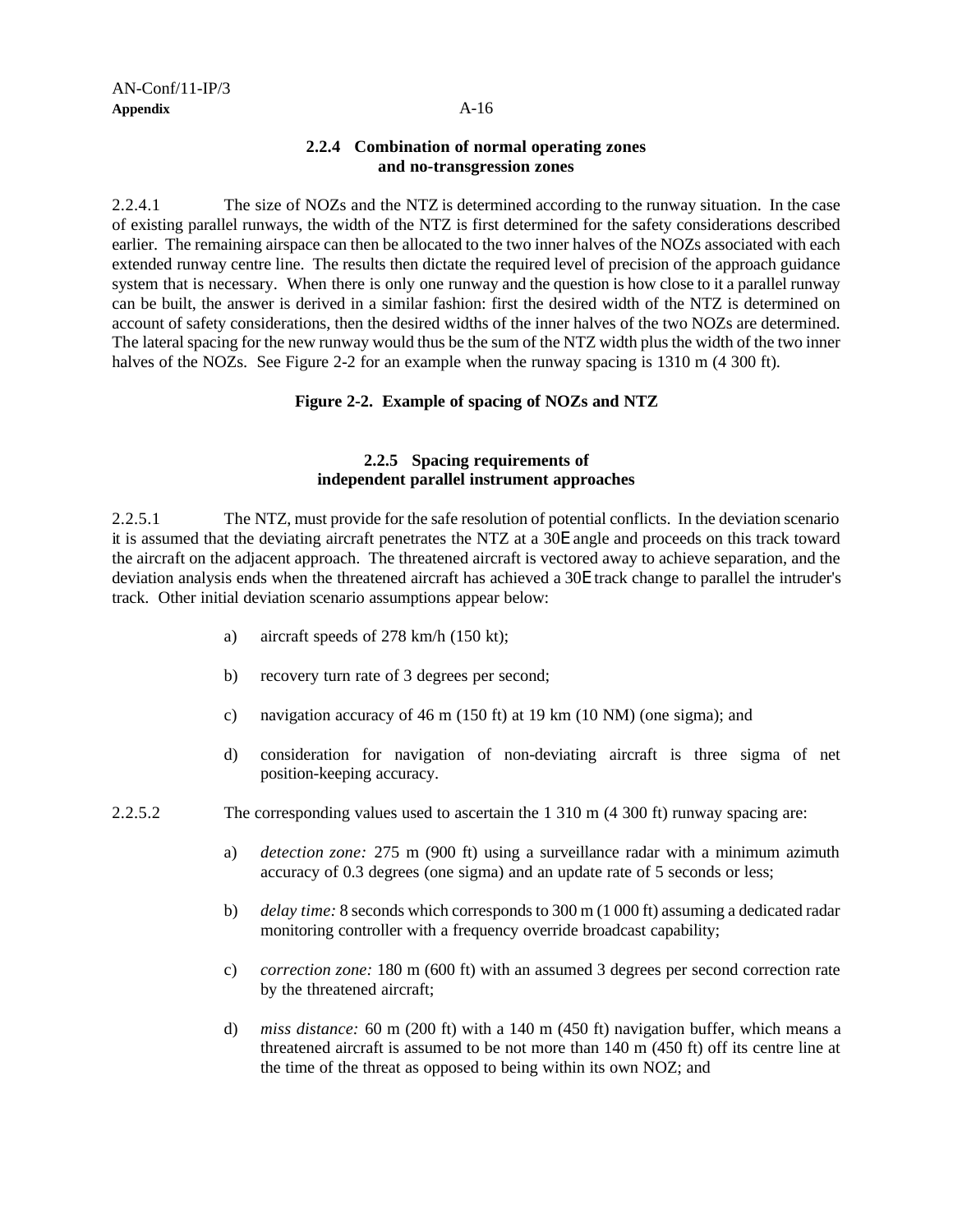- e) *inner half of NOZ:* A value of 350 m (1 150 ft) is the width of the inner half of the NOZ of the deviating aircraft. It is based on the following factors:
	- 1) *guidance:* a front-course ILS and/or MLS is being flown manually or auto-coupled; and
	- 2) *flying precision:* an analysis of an assortment of radar data associated with ILS or MLS approaches.

## **2.2.6 Safety-related issues affecting independent approaches to closely-spaced parallel instrument runways**

*Note.— Background information related to safety issues and precision runway monitoring (PRM) systems necessary for the implementation of independent approaches to closely-spaced parallel instrument runways can be found in Appendix A.*

2.2.6.1 Independent operations on closely-spaced parallel runways is extremely safety critical and should be undertaken only after considerable attention has been devoted to several safety-related issues. In particular, the issues listed below need to be addressed before any implementation:

- a) *weather limitations*  independent instrument approaches to parallel runways spaced by less than 1 525 m (5 000 ft) but not less than 1 035 m (3 400 ft) between centre lines should, as prescribed by the appropriate air traffic services (ATS) authority, be suspended under certain adverse weather conditions including windshear, turbulence, downdrafts, crosswind and severe weather such as thunderstorms, which might increase ILS localizer course/MLS final approach track deviations to the extent that safety may be impaired and/or an unacceptable number of deviation alerts would be generated. ATS authorities should establish criteria for the suspension of simultaneous operations on parallel or near-parallel instrument runways under these conditions, and ensure that independent/dependent parallel approaches are only conducted when aircraft are able to adequately follow the ILS localizer course/MLS final approach track. Consideration should be given to the weather characteristics at each individual aerodrome;
- b) *ILS or MLS flight technical error*  aircraft using the ILS localizer course or MLS final approach track signals are subject to errors from several sources, including the accuracy of the signal, the accuracy of the airborne equipment, and the ability of the pilot or autopilot to follow the navigational guidance (flight technical error (FTE)). Deviations from the ILS localizer course or MLS final approach track may vary with the runway under consideration; it is therefore essential that the FTE is measured at each installation and the procedures adapted to ensure that false deviation alerts are kept to a minimum;
- c) *communications —* when there is a large deviation from the final approach track, communication between controllers and pilots involved is critical. For independent parallel approaches two aerodrome controllers are required, one for each runway, with separate aerodrome control frequencies. The two monitoring radar controllers can transmit on either of these frequencies, automatically overriding transmissions by the aerodrome controllers, or use dedicated radio channels, if available. It is essential that a check of the override capability at each monitor position be performed prior to the monitoring radar controllers assuming responsibility of the position. ATS authorities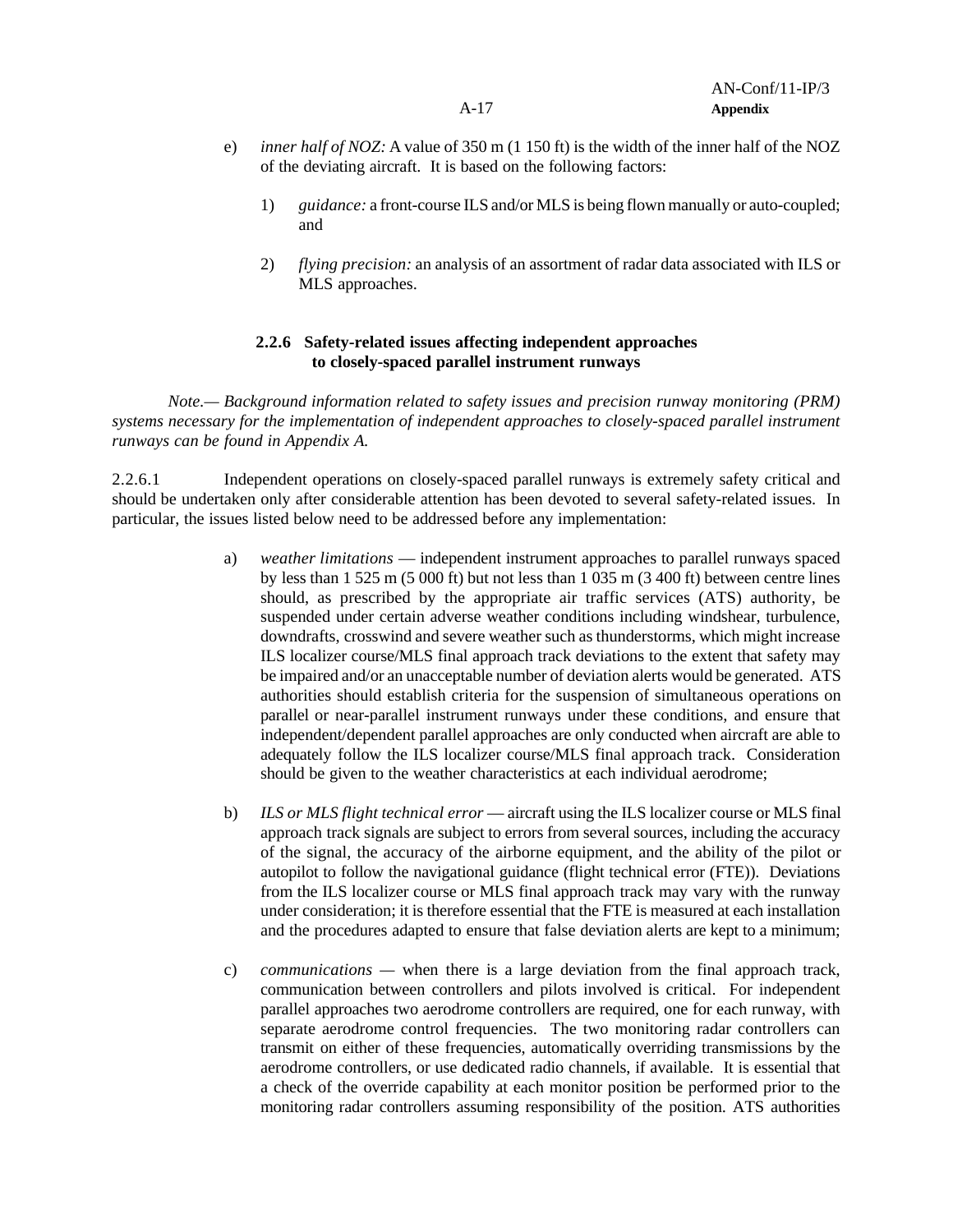should take steps to ensure that, in the event of a deviation, the monitoring radar controller will be able to contact the deviating aircraft and the endangered aircraft immediately. This will involve studying the proportion of time during which the communications are blocked;

d) *obstacle evaluation —* since aircraft may need to be turned away from the final approach track at any point during the approach, an obstacle survey and evaluation must be completed for the area opposite the other parallel runway in order to safeguard early turns required to avoid potential intruding aircraft from the adjacent final approach. This check can be made using a set of defined parallel approach obstacle assessment surfaces (PAOAS). Any obstacle which, in the opinion of the appropriate ATS authority, would adversely affect a break-out during independent parallel approaches to closely-spaced parallel runways, should be depicted on the display for guidance to the monitoring radar controller;

*Note.— An example of a method to assess these obstacles is included in PANS-OPS, Part III. Detailed criteria on the obstacle clearance survey adjacent to the final approach segment are contained in FAA* Order 8260.41.

- e) *pilot training —* operators should ensure that flight crews conducting simultaneous independent approaches to parallel runways are adequately trained. Immediate break-out manoeuvres, at the instruction of air traffic control, are different from the missed approach procedures in which pilots are already proficient. The parameters for the manoeuvre, pilot training and periodic proficiency requirements need to be defined by States and operators. Deviations may cause the radar controller to issue instructions to return to the ILS localizer course or MLS final approach track by overriding the aerodrome control frequency. It must be clear to the pilot-in-command that the word "immediately", when used by the monitoring radar controller, indicates an emergency manoeuvre that must be carried out instantly to maintain spacing from another aircraft;
- f) *controller training —* training is required for air traffic controllers prior to being assigned monitoring duties. This training should include instructions in the specific duties required of a monitoring radar controller.
- g) *risk analysis*  a risk analysis using available data indicated that the probability of having a miss distance of less than 150 m (500 ft) between aircraft is expected to be less than 1 per 56 000 000 approaches, i.e.  $1.8 \times 10^{-8}$ . This has proved the concept; however, it has not been demonstrated that all such operations anywhere in the world would be safe. It is therefore essential that, wherever independent approaches to closely-spaced parallel runways is contemplated, a risk analysis is completed for each location to ensure satisfactory levels of safety;
- h) *airborne collision avoidance system (ACAS) —* during operational evaluations of ACAS II, some unnecessary missed approaches occurred as a result of "nuisance" resolution advisories (RAs). To remedy this situation, a number of modifications were made to the collision avoidance logic. However, these modifications did not completely eliminate such occurrences. Accordingly, the use of "traffic advisory (TA) only" mode during parallel approach operations should be recommended and indicated on the published approach charts;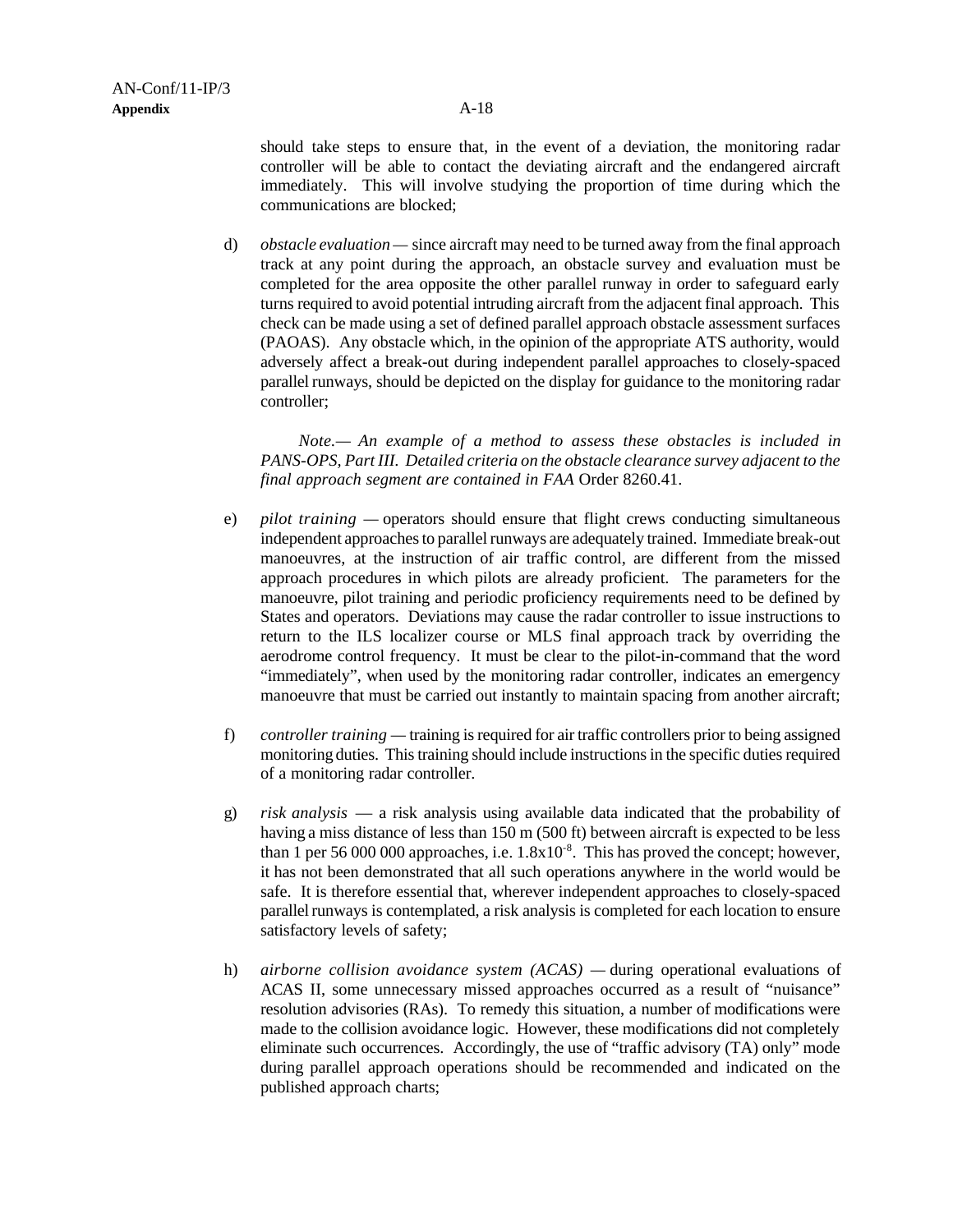- i) *transponder failure*  SSRs and PRMs are dependent on the aircraft transponder for detection and display of aircraft to the monitoring radar controller. If an aircraft without an operating transponder arrives at an aerodrome, air traffic control (ATC) will create a gap in the arrival flow so that the aircraft will not require monitoring. If an aircraft transponder fails during an instrument approach, the monitoring radar controller will instruct any adjacent aircraft to break out;
- j) *fast/slow aircraft*  if a fast aircraft deviates towards a slower aircraft on the adjacent approach, the slower aircraft may not be able to escape fast enough to assure safe spacing. ATC will create a gap in the arrival flow to safeguard the approaches of slower aircraft;
- k) *approach chart notation*  the charts showing instrument approach procedures to runways used for simultaneous parallel instrument operations should indicate such operations, particularly using the term "closely-spaced parallel runways". The terminology should be reflected in the title of the approach chart including the runway identification;
- l) *unnecessary break-outs —* an unnecessary break-out is a situation in which the monitoring radar controller initiates a break-out and the deviating aircraft subsequently remains in the NOZ. The number of alerts, both true and false, should be monitored as a method of assessing the performance of the system. It may be necessary to amend the parameters of the alerting mechanism if too many false alerts are experienced; and
- m) *autopilots* older autopilots predominantly in use in aging aircraft do not provide significant FTE reduction. Autopilots manufactured today are considerably more advanced and the FTE could be reduced if they were used during simultaneous ILS/MLS operations.

## **2.3 DEPENDENT PARALLEL INSTRUMENT APPROACHES (MODE 2)**

## **2.3.1 General**

2.3.1.1 If the spacing between runway centre lines is not adequate for independent parallel approaches, a dependent approach procedure may be used when the runways are spaced by 915 m (3 000 ft) or more. Controller monitoring requirements are eased, and runway spacing is reduced, compared to the requirements for independent parallel approaches.

2.3.1.2 For dependent parallel approaches, the radar separation between aircraft on adjacent approaches gives a measure of protection which is provided by the NOZ and NTZ for independent parallel approaches; consequently, dependent parallel approaches can be conducted at closer runway spacings than independent parallel approaches.

## **2.3.2 Requirements and procedures**

*Note.— See the Procedures for Air Navigation Services — Air Traffic Management* (PANS-ATM, Doc 4444)*, Chapter 6, 6.7.3.4.*

2.3.2.1 Dependent parallel approaches may be conducted to parallel runways provided: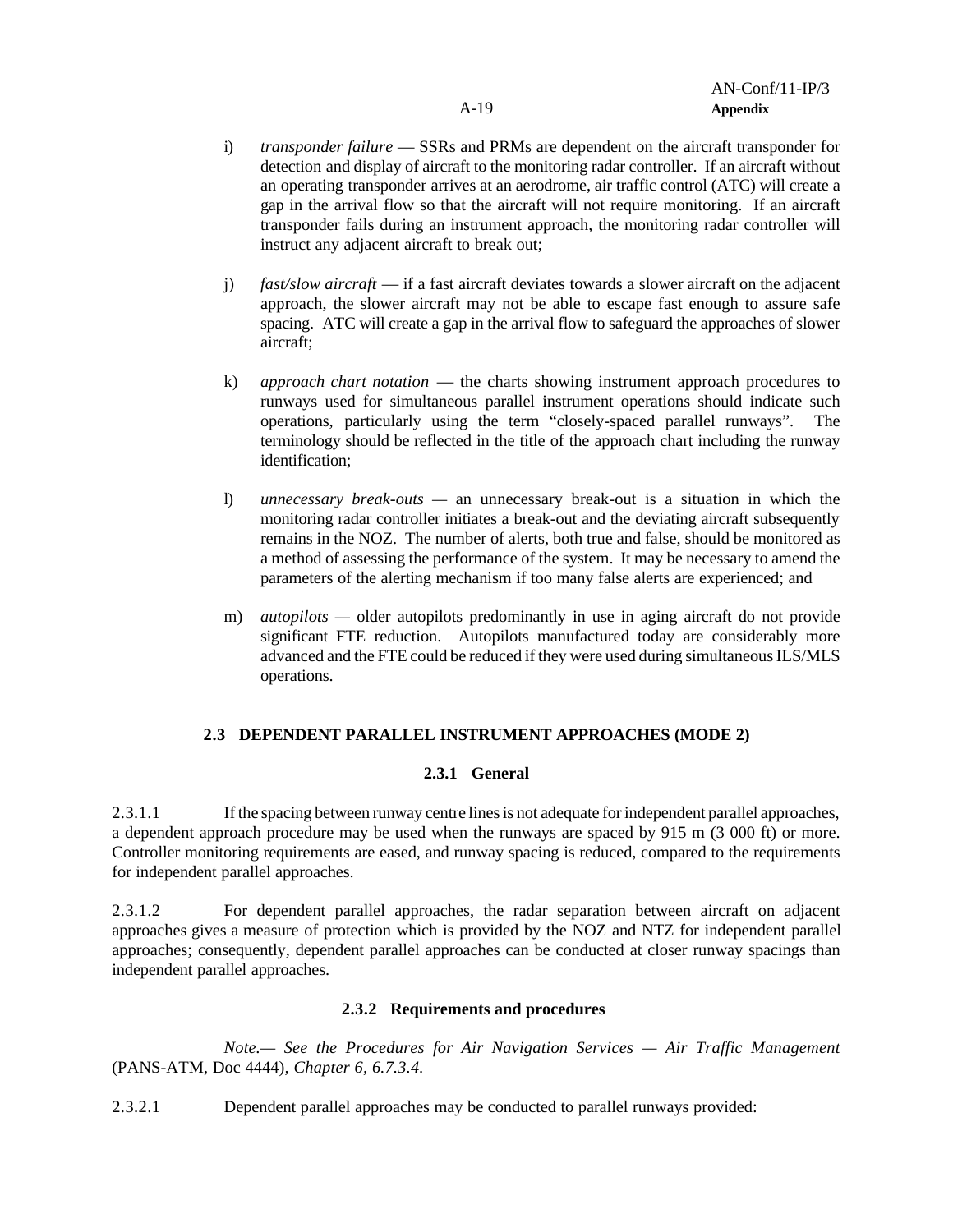- a) the runway centre lines are spaced by the distance specified in Annex 14, Volume I;
- b) the aircraft are radar vectored to intercept the final approach track by separate radar controllers being responsible for the sequencing and spacing of arriving aircraft to each runway;
- c) suitable surveillance radar with a minimum azimuth accuracy of 0.3 degrees (one sigma) and update period of 5 seconds or less is available;
- d) ILS and/or MLS approaches are being conducted on both runways;

*Note.— It is preferred that an ILS and/or MLS serving a runway used for simultaneous parallel approaches has co-located precision distance measuring equipment (DME).*

- e) aircraft are advised that approaches are in use to both runways (this information may be provided through the ATIS;
- f) the missed approach track for one approach diverges by at least 30 degrees from the missed approach track of the adjacent approach; and
- g) the approach control unit has a frequency override capability to aerodrome control.

2.3.2.2 The minimum radar separation to be provided between aircraft established on the ILS localizer course and/or MLS final approach track shall be:

- a) 5.6 km (3.0 NM) between aircraft on the same ILS localizer course or MLS final approach track unless increased longitudinal separation is required due to wake turbulence; and
- b) 3.7 km (2.0 NM) between successive aircraft on adjacent ILS localizer courses or MLS final approach tracks (see Figure 2-3).

### **Figure 2-3. Dependent parallel approaches**

2.3.2.3 A minimum of 300 m (1 000 ft) vertical separation or a minimum of 5.6 km (3.0 NM) radar separation shall be provided between aircraft during turn-on to parallel ILS localizer courses and/or MLS final approach tracks.

2.3.2.4 Each pair of parallel approaches will have a "high side" and a "low side" for vectoring, to provide vertical separation until aircraft are established inbound on their respective parallel ILS localizer course and/or MLS final approach track. The low side altitude will normally be such that the aircraft will be established on the ILS localizer course or MLS final approach track well before ILS glide path or specified MLS elevation angle interception. The high side altitude will be 300 m (1 000 ft) above the low side at least until 18 km (10 NM) from the threshold.

2.3.2.5 No separate monitoring controller is required. Instead, the radar approach controller monitors the approaches to prevent violations of required separation.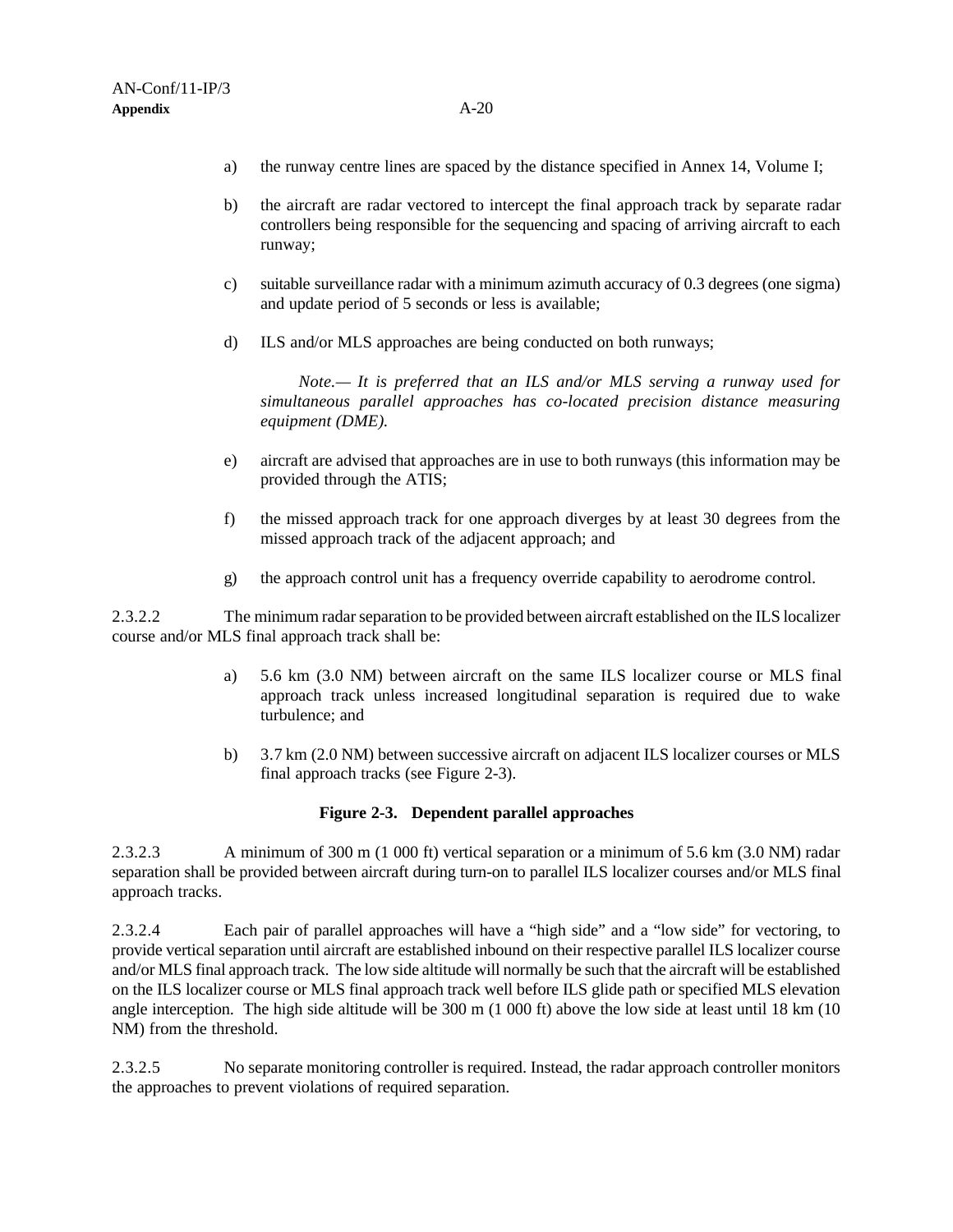## **2.3.3 Safety-related issues affecting dependent approaches to closely-spaced parallel instrument runways**

2.3.3.1 The minimum spacing between two aircraft in the event of a deviation is calculated using techniques similar to those used for independent parallel approaches. Current procedures allow dependent parallel approaches to runways as close as 915 m (3000 ft) apart. The minimum distance between aircraft in the event of a deviation at 915 m (3 000 ft) runway spacing is greater than that for a spacing of 1 310 m (4 300 ft). As the runway spacing decreases, the minimum distance between aircraft increases (see Table 2-1). Two factors apply:

- a) since the radar separation is applied diagonally, less distance between runways means a greater in-trail distance between the aircraft; and
- b) less distance between runways also means that the deviating aircraft crosses the adjacent approach track more quickly.

## **Table 2-1. Minimum distance between aircraft in the event of a deviation for dependent parallel approaches**

| Runway spacing                                  | Minimum distance     |
|-------------------------------------------------|----------------------|
| $1\,310$ m $(4\,300)$ ft)                       | $2135$ m (7 000 ft)  |
| $915 \text{ m}$ (3 000 ft)                      | $2300$ m $(7550$ ft) |
| Note.— Airspeeds = $278 \text{ km/h}$ (150 kt). |                      |

2.3.3.2 Before the required runway spacing for dependent parallel approaches can be reduced, however, other potential problems must be addressed. At present, for wake turbulence reasons, parallel runways spaced less than 760 m (2 500 ft) apart are considered to be a single runway. Alternating arrivals would therefore have to be separated by the single runway separation minima.

*Note.— See PANS-ATM, Chapter 8, 8.7.4.4 for wake turbulence radar separation minima.*

## **2.4 DIFFERENCES BETWEEN INDEPENDENT AND DEPENDENT PARALLEL APPROACHES**

2.4.1 The differences in the concepts and geometries of independent and dependent parallel approaches have led to differences in the assumptions, and occasionally the methodologies, of the analyses of the two modes of operation. For example, different criteria are used for deciding that a deviation has occurred. So is an aircraft on an independent parallel approach deviating if it enters the NTZ between the two runways while for dependent parallel approaches, a violation of the diagonal separation between aircraft on adjacent approaches is a deviation. The differences are summarized in Table 2-2.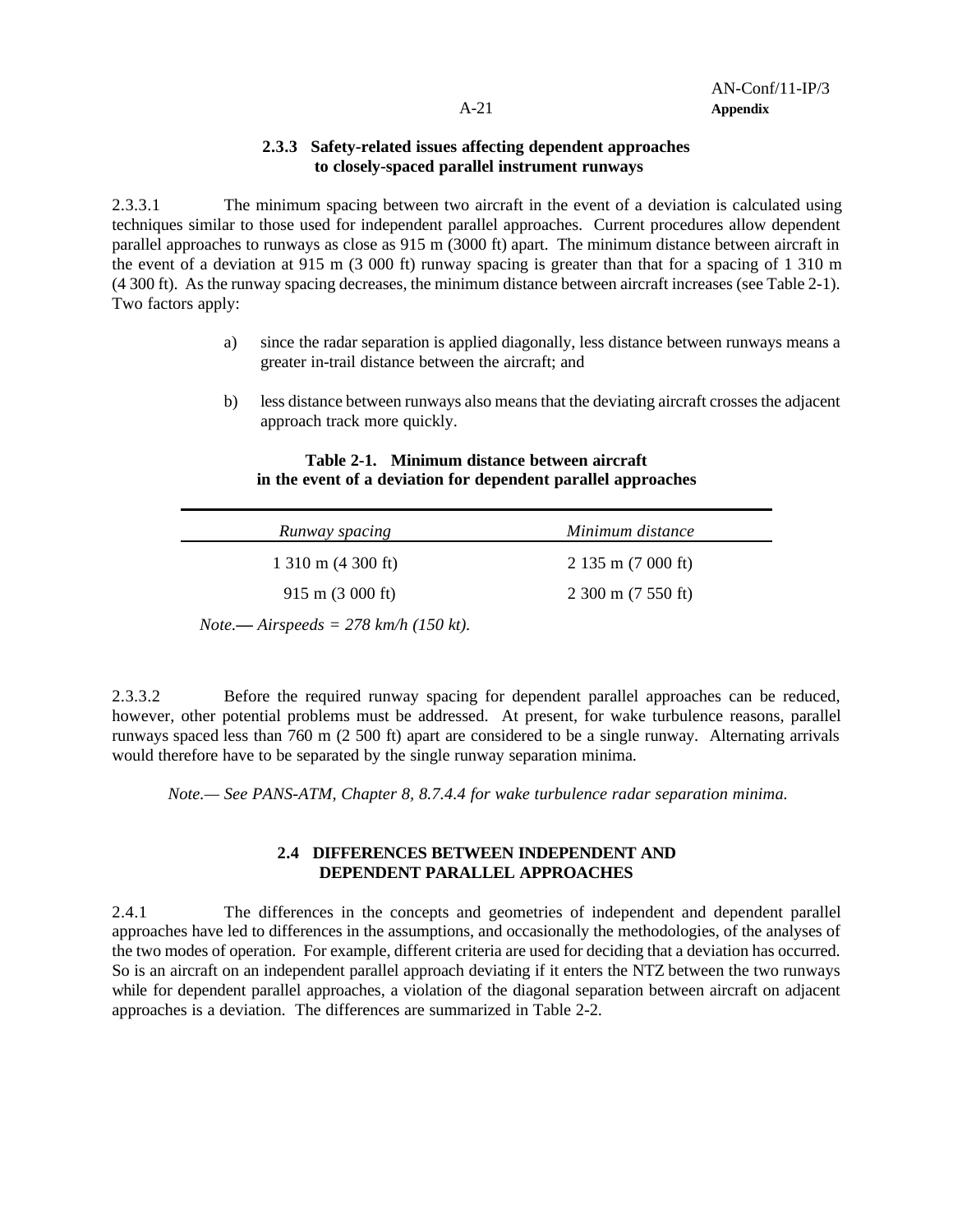| <i>Situation</i>                 | Independent parallel<br>approaches                     | Dependent parallel approaches                                                            |
|----------------------------------|--------------------------------------------------------|------------------------------------------------------------------------------------------|
| Deviation                        | Violation of NTZ (lateral<br>boundary)                 | Violation of separation (mainly longitudinal)                                            |
| Inputs to analysis               | Azimuth error (radar and<br>display)                   | Combined range and azimuth error (mostly display)                                        |
|                                  | Lateral navigation error                               | Lateral navigation error not considered                                                  |
|                                  | False alarm<br>rate                                    | False alarm rate not explicitly considered                                               |
|                                  | $PGDP* = 1.0$ (implicit) !<br>2 monitoring controllers | $PGDP^* = 0.5$ (input) ! no separate monitoring<br>controllers                           |
|                                  | 8 seconds control delay                                | 12 seconds control delay                                                                 |
| Deviation resolution<br>criteria | Miss distance                                          | Minimum separation between aircraft                                                      |
|                                  |                                                        | $*$ p i i i i $\ell$ i i i i $\ell$ . The conditional minimum is in the condition of $*$ |

## **Table 2-2. Summary of differences between independent and dependent parallel approaches**

Probability-of-good-data point (PGDP) ! The probability that a good radar return will be displayed and recognized by the controllers.

2.4.2 Several of the inputs to the deviation analyses differ between the two cases because of the use of the different triggers. Since the lateral departure from the centre line is the indication of a deviation in the case of independent parallel approaches, the lateral (azimuth) error of the radar and display is an input. For dependent parallel approaches, the diagonal separation between the aircraft is significant; although there is a lateral component to this separation, it is principally a longitudinal measure. A combination of the radar range error and longitudinal display errors is, therefore, input to the dependent parallel approach analysis.

2.4.3 For independent parallel approaches, the size of the NOZ is determined. The lateral navigation error and the acceptable rate of false alerts (for deviations beyond the inner half of the NOZ) are required for this determination. The dependent parallel approach calculations do not need to consider a lateral NOZ since a longitudinal trigger is used.

2.4.4 Other differences in the inputs reflect the fact that two monitoring radar controllers are required for independent (but not dependent) parallel approaches. It is therefore assumed that any penetration of the NTZ would be detected immediately. For dependent parallel approaches without separate monitoring radar controllers, the radar approach controller's attention would at times be directed elsewhere. For this reason, a value of 0.5 was assigned to the PGDP.

2.4.5 The absence of separate monitoring positions also leads to a difference in the delay times used in the calculations. It is assumed that it will take 8 s for the monitoring controller to react, coordinate with the other monitoring controller and determine the appropriate resolution manoeuvre, and communicate the instructions to achieve separation, and for the pilot and aircraft to respond. For dependent parallel approaches it is assumed that the controller would wait for the next update to verify that a deviation has actually occurred.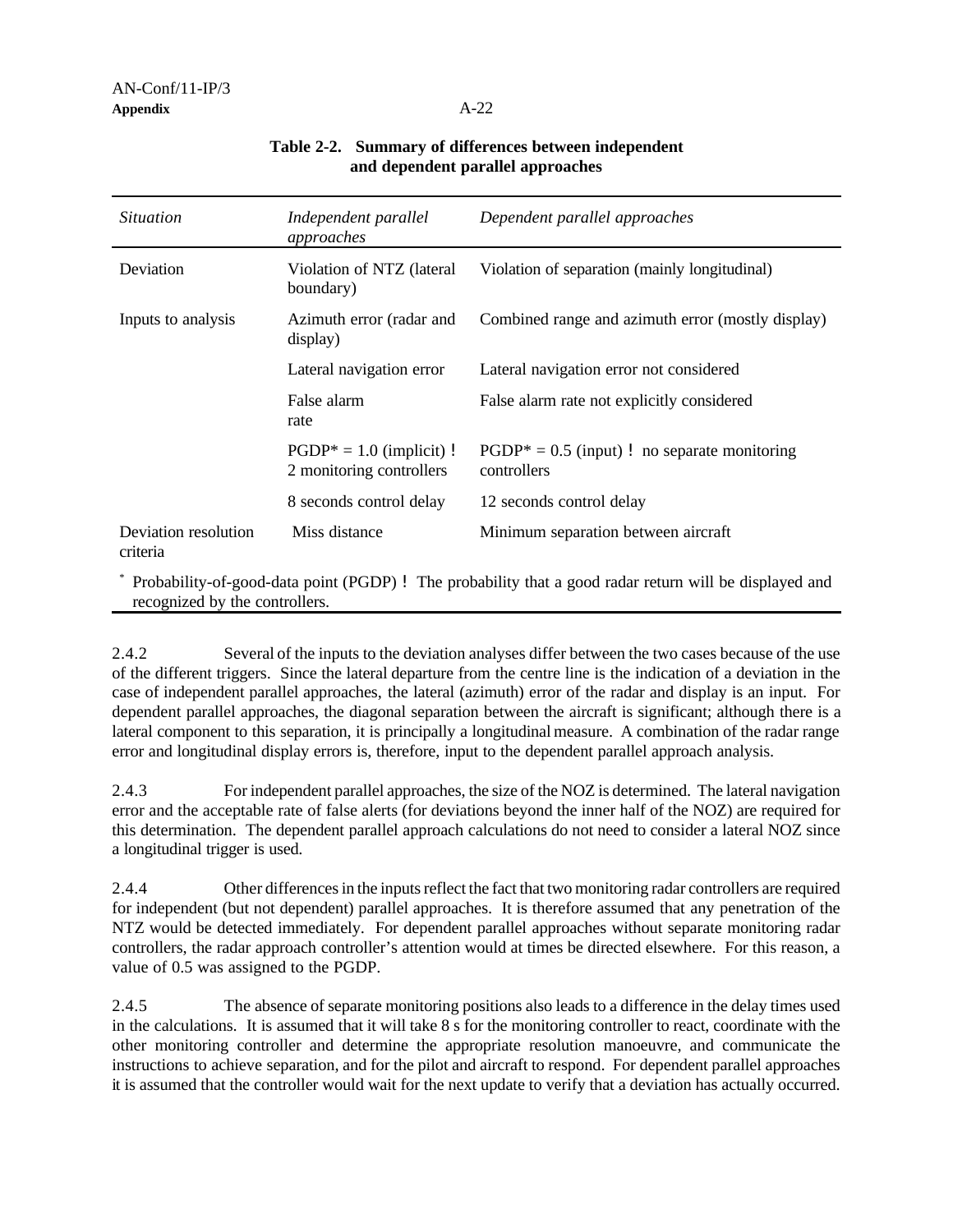2.4.6 Only the lateral component of the track separation is considered in the case of independent parallel approaches, however, a longitudinal component may exist as well, but it is not relevant to the calculation. The initial longitudinal position of the aircraft is not fixed, therefore, an expected value of longitudinal separation could be calculated, although it would require data on the probable relative position at the start of the deviation.

2.4.7 The dependent parallel approach analysis is based on the minimum separation between aircraft in the event of a deviation since both the initial lateral and longitudinal positions of the aircraft are known.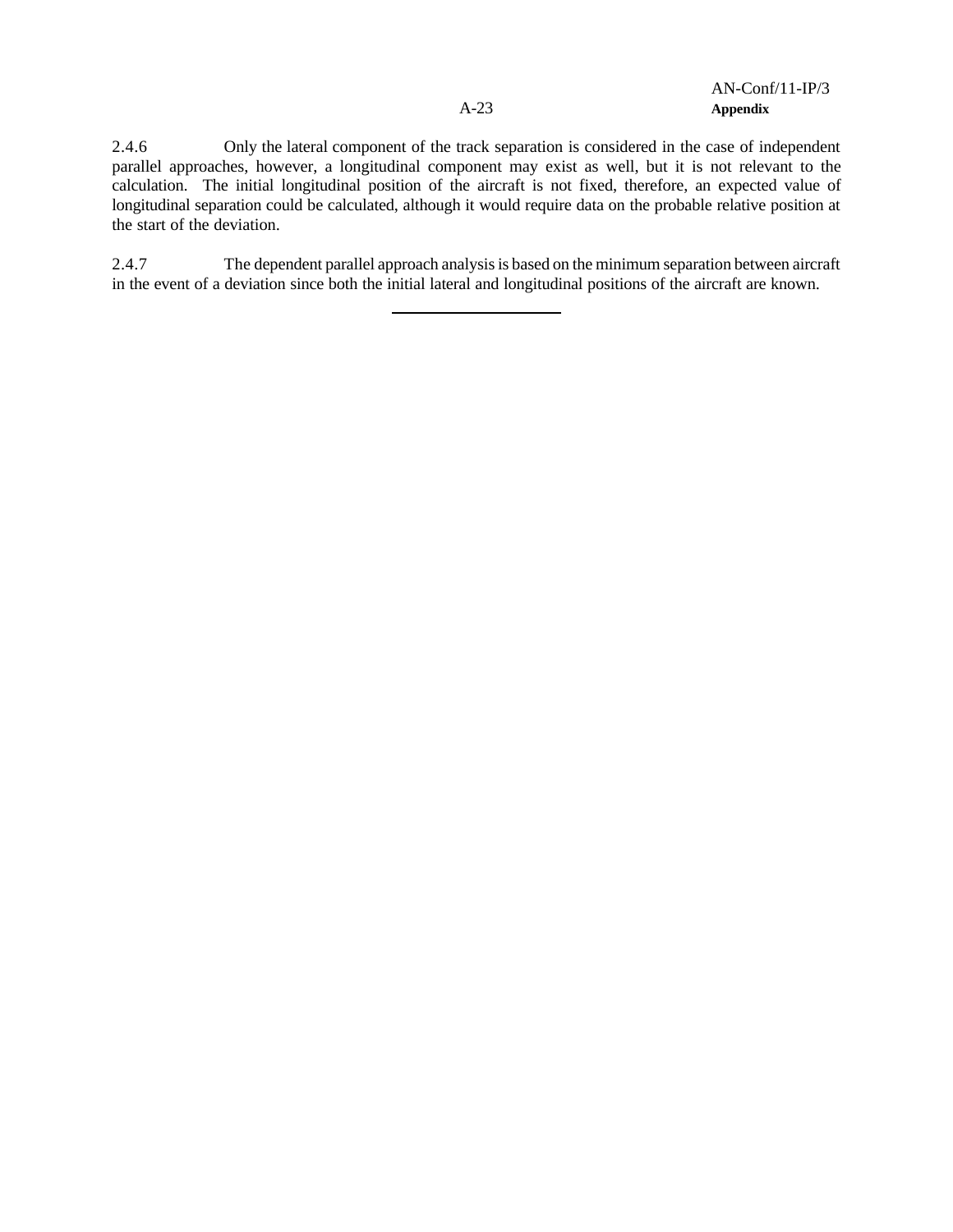## **CHAPTER 3**. **INDEPENDENT INSTRUMENT DEPARTURES FROM PARALLEL RUNWAYS (MODE 3)**

## **3.1 GENERAL**

## 3.1.1 Parallel runways may be used for independent instrument departures as follows:

- a) both runways are used exclusively for departures (independent departures);
- b) one runway is used exclusively for departures while the other runway is used for a mixture of arrivals and departures (semi-mixed operation); and
- c) both runways are used for mixed arrivals and departures (mixed operation).

## **3.2 REQUIREMENTS AND PROCEDURES**

- 3.2.1 Independent IFR departures may be conducted from parallel runways provided:
	- a) the runway centre lines are spaced by the distance specified in Annex 14, Volume I;
	- b) the departure tracks diverge by at least 15 degrees immediately after take-off;
	- c) suitable surveillance radar capable of identification of the aircraft within 2 km (1.0 NM) from the end of the runway is available; and
	- d) ATS operational procedures ensure that the required track divergence is achieved.

### **3.3 RUNWAY SPACINGS**

3.3.1 There is no requirement, other than satisfactory two-way radiocommunications, for any other specialized form of control or navigation aid facility for the conduct of independent instrument departures when the spacing between parallel runways is 1 525 m (5 000 ft) or more and a course divergence after take-off of 45E or more can be achieved (see Figure 3-1).

| <i>Spacing between runways</i>  | Course divergence<br>after take-off | Radar required |
|---------------------------------|-------------------------------------|----------------|
| $1,525$ m $(5,000)$ ft) or more | 45F                                 | No             |

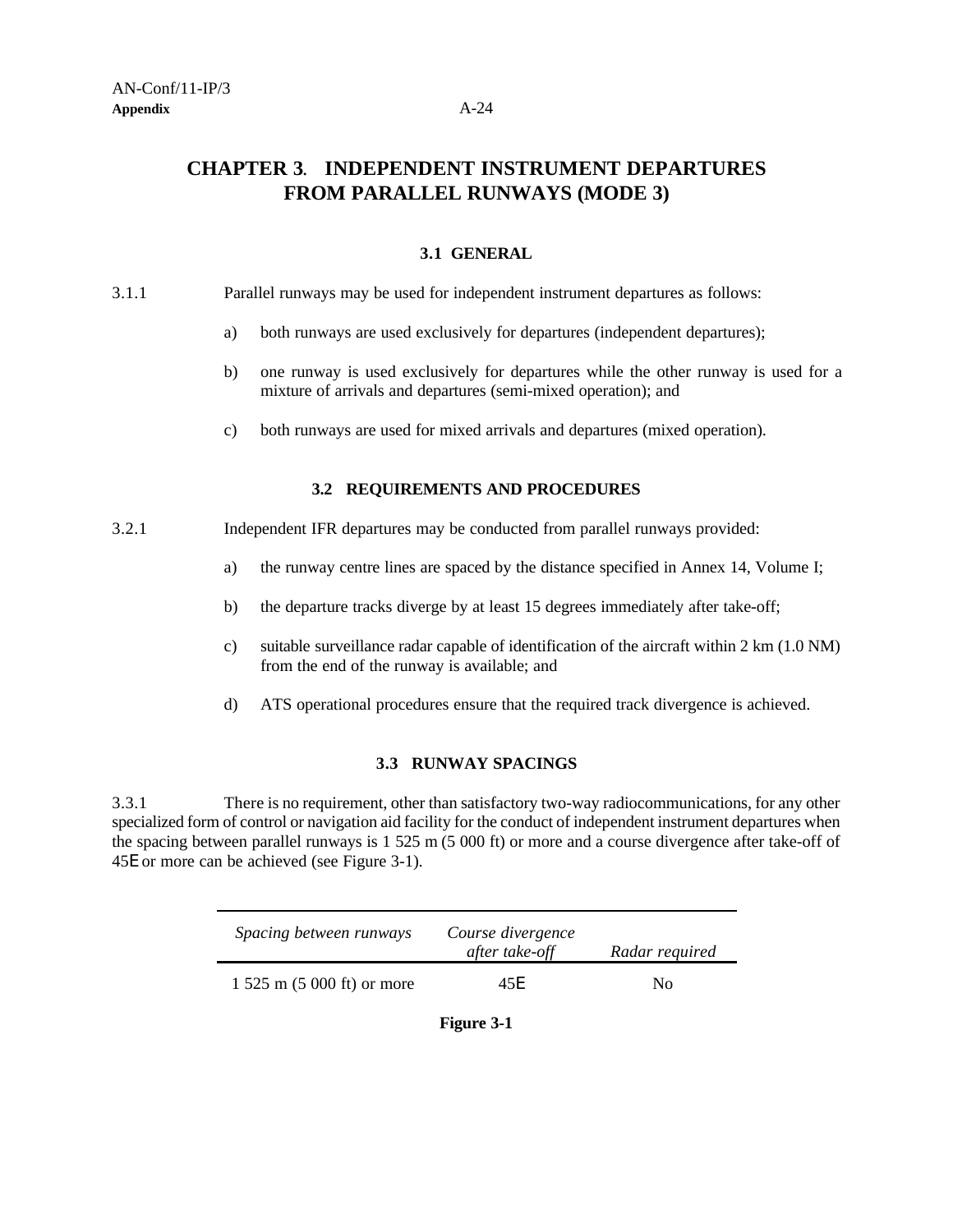AN-Conf/11-IP/3 A-25 **Appendix**

3.3.2 Simultaneous take-off of aircraft departing in the same direction from parallel runways is authorized where the runway centre lines are spaced by at least 760 m (2 500 ft) and a suitable surveillance radar is available, and courses diverge by 15E or more immediately after departure (see Figure 3-2).

| <i>Spacing between runways</i>                                                         | Course divergence<br>after take-off | Radar required |
|----------------------------------------------------------------------------------------|-------------------------------------|----------------|
| Less than $1\,525$ m $(5\,000)$<br>ft) but not less than 760 m<br>$(2,500 \text{ ft})$ | 15E or more                         | Yes            |

## **Figure 3-2**

*Note.— Procedures for independent instrument departures from parallel runways are contained in PANS-ATM , Chapter 6, 6.7*.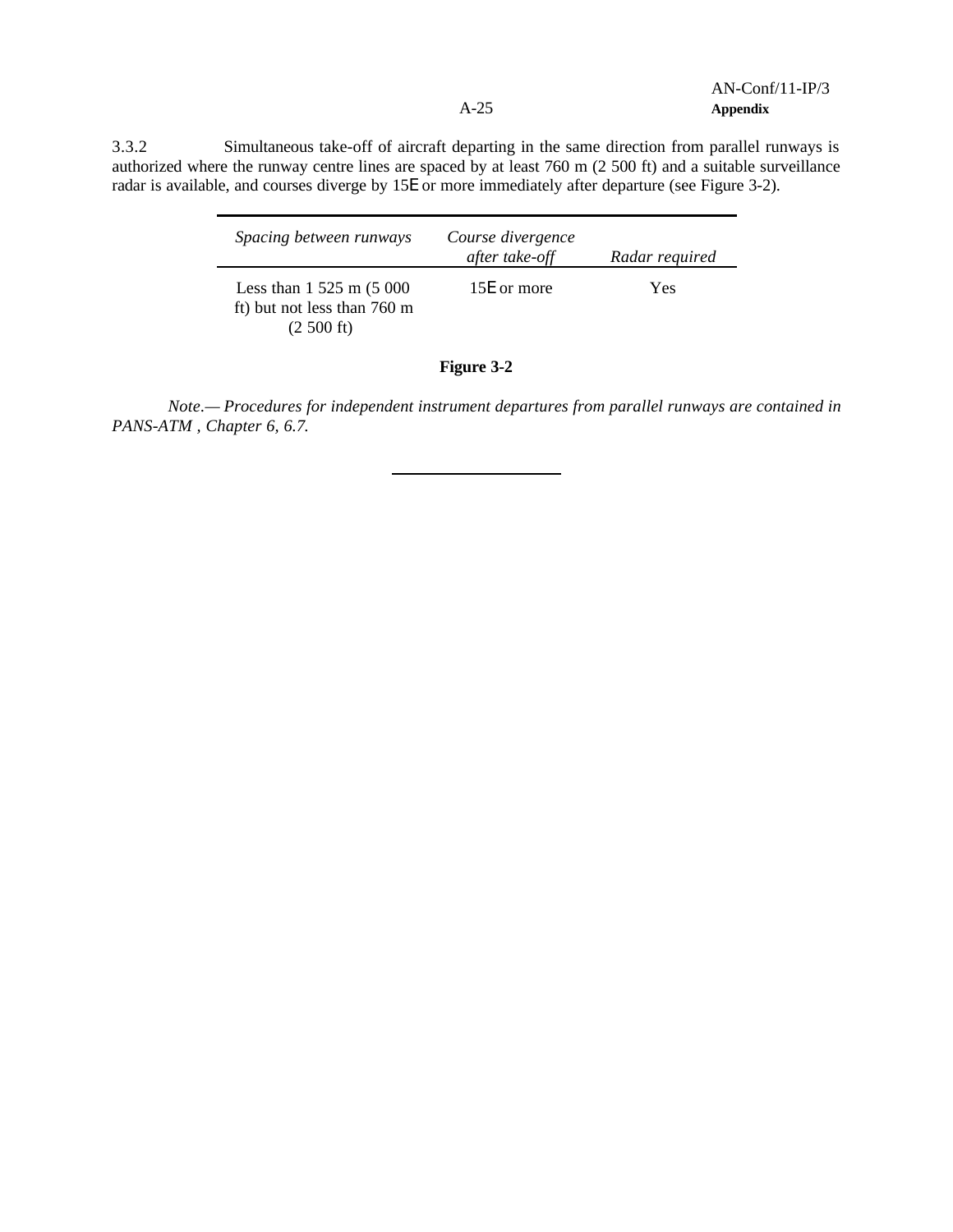## **CHAPTER 4**. **SEGREGATED OPERATIONS ON PARALLEL RUNWAYS (MODE 4)**

## **4.1 GENERAL**

4.1.1 Theoretical studies and practical examples indicate that maximum aerodrome capacities can be achieved by using parallel runways in a mixed mode of operation. In many cases, however, other factors such as the land side/air side infrastructure, the mix of aircraft types, and environmental considerations result in a lower achievable capacity.

4.1.2 Other factors such as non-availability of landing aids on one of the parallel runways or restricted runway lengths may preclude the conducting of mixed operations at a particular aerodrome.

4.1.3 Because of these constraints, maximum runway capacity may, in some cases, only be achieved by adopting a fully segregated mode of operation, i.e. one runway is used exclusively for landings while the other is used exclusively for departures.

4.1.4 The advantages to be gained from segregated parallel operations as compared to mixed parallel operations are as follows:

- a) separate monitoring controllers are not required;
- b) no interaction between arriving and departing aircraft on the same runway and consequential reduction in the number of potential missed approaches;
- c) an over-all less complex ATC environment for both radar approach controllers and aerodrome controllers; and
- d) a reduced possibility of pilot error due to selection of wrong ILS or MLS frequency.

## **4.2 REQUIREMENTS AND PROCEDURES**

4.2.1 Segregated parallel operations may be conducted on parallel runways provided:

- a) the runway centre lines are spaced by the distance specified in Annex 14, Volume I; and
- b) the nominal departure track diverges immediately after take-off by at least 30 degrees from the missed approach track of the adjacent approach.

4.2.2 The following types of approaches may be conducted in segregated parallel operations provided that suitable surveillance radar and the appropriate ground facilities conform to the standard necessary for the specific type of approach: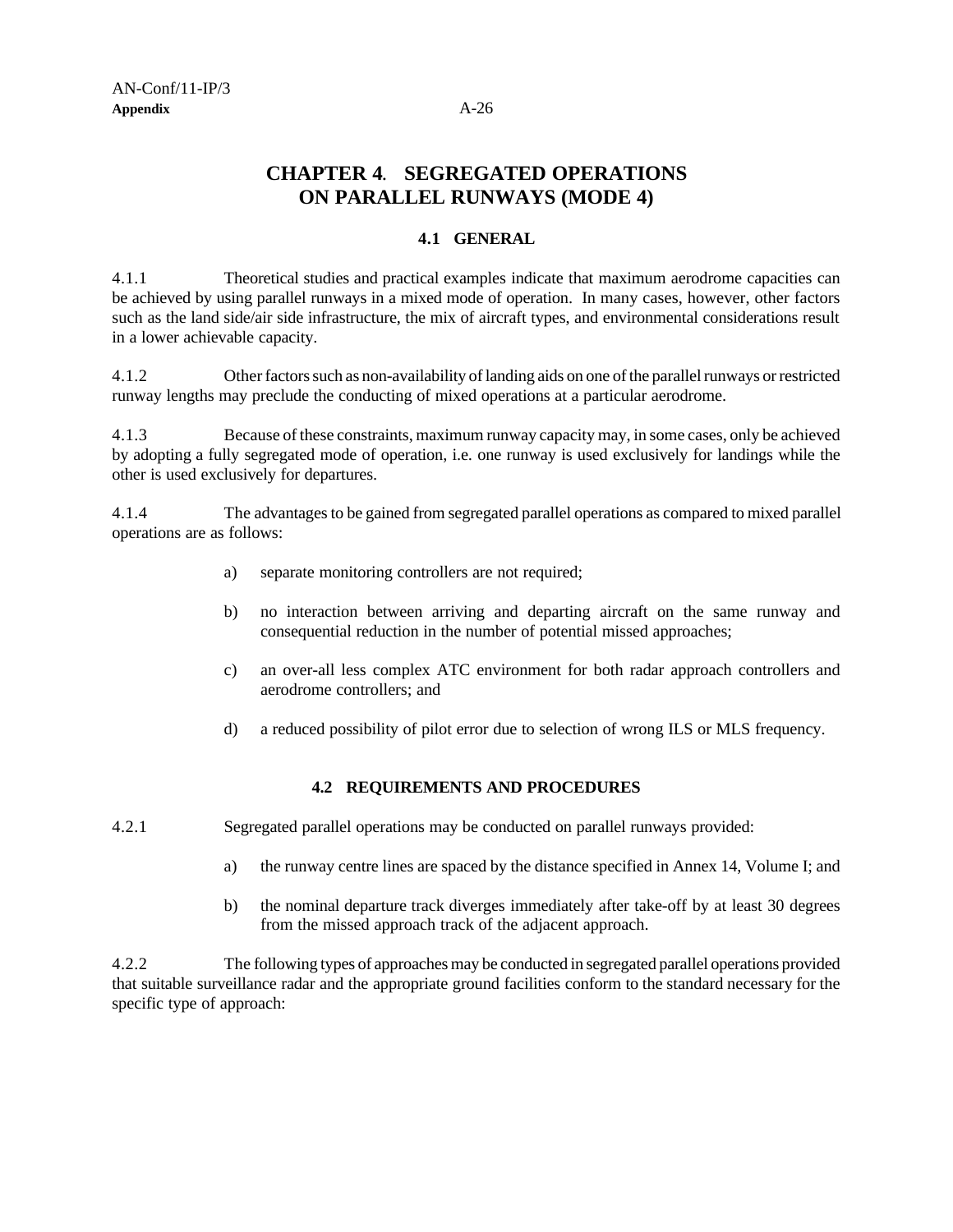- a) ILS and/or MLS approach;
- b) surveillance radar or precision radar approach; and
- c) visual approach.

### **4.3 RUNWAY SPACINGS**

4.3.1 When parallel runway thresholds are even and the runway centre lines are at least 760 m (2 500 ft) apart, simultaneous operations between an aircraft departing on one runway and an aircraft on final approach to another parallel runway may be authorized if the departure course diverges immediately after take-off by at least 30E from the missed approach track of the adjacent approach until other separation is applied (see Figure 4-1).

4.3.2 The minimum distance between parallel runway centre lines for segregated parallel operations may be decreased by 30 m for each 150 m that the arrival runway is staggered toward the arriving aircraft, to a minimum of 300 m (see Figure 4-2) and should be increased by 30 m for each 150 m that the arrival runway is staggered away from the arriving aircraft (see Figure 4-3).

*Note 1.— In the event of a missed approach by a heavy aircraft, wake turbulence separation should be applied or, alternatively, measures taken to ensure that the heavy aircraft does not overtake an aircraft departing from the adjacent parallel runway.*

*Note 2.— Procedures for segregated parallel operations are contained in PANS-ATM, Chapter 6, 6.7.3.5 and PANS-OPS, Volume I, Part VII, Chapter 1.*

> **Figure 4-1. Segregated parallel operations when thresholds are even**

> **Figure 4-2. Segregated parallel operations when thresholds are staggered**

> **Figure 4-3. Segregated parallel operations when thresholds are staggered**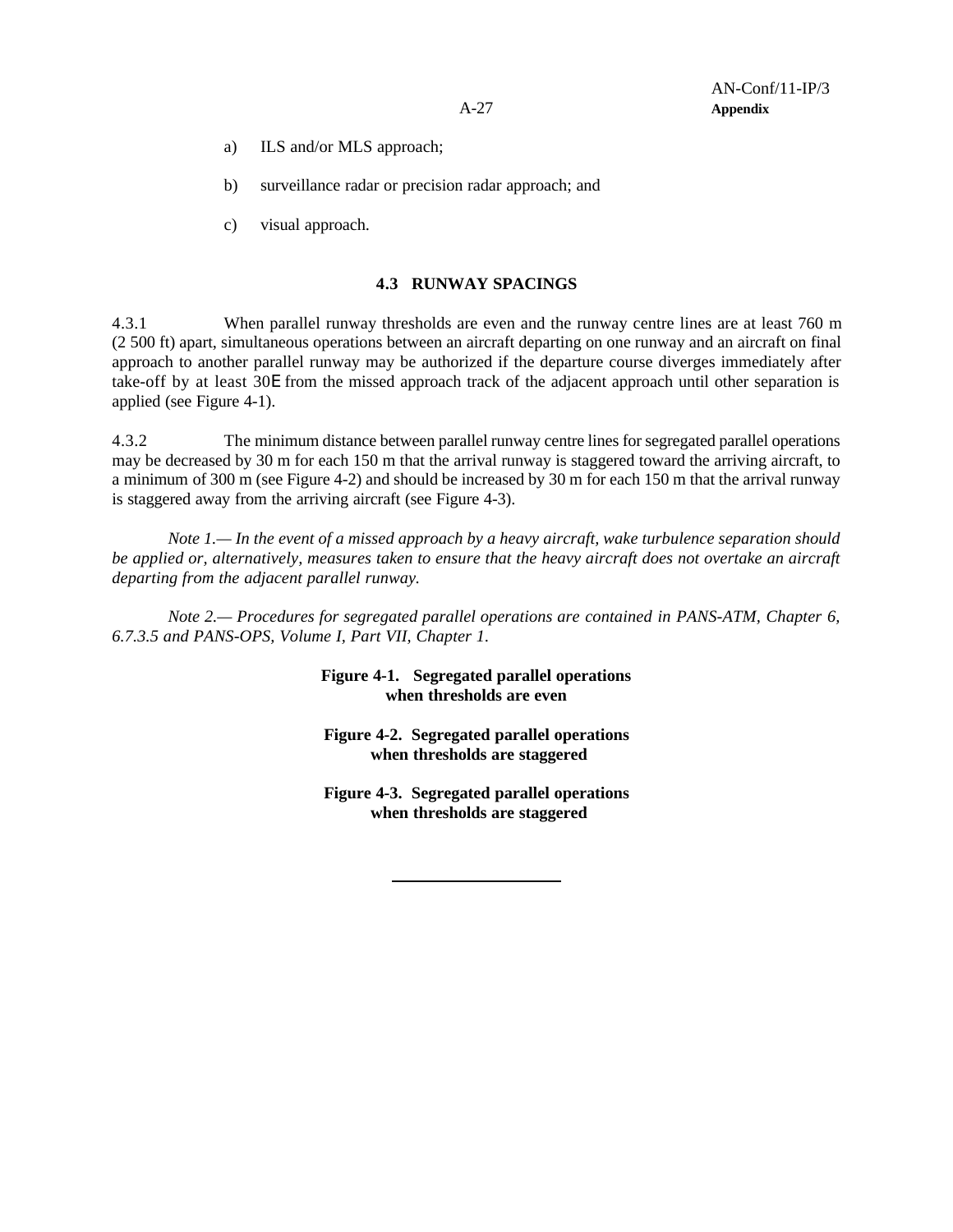## **CHAPTER 5. NEAR-PARALLEL RUNWAYS**

## **5.1 GENERAL**

5.1.1 Near-parallel runways are non-intersecting runways whose extended centre lines have an angle of convergence/divergence of 15 degrees or less.

5.1.2 No special procedures have been developed as yet for simultaneous operations to near-parallel runways. Each situation is considered on a case-by-case basis and is dependent on a number of variable conditions.

5.1.3 The most important factor to be considered in developing procedures for simultaneous operations to near-parallel runways is the point at which the runway centre lines converge. This point depends on the relative position of the two runways (even or staggered) and the angle of convergence.

5.1.4 It is also important to consider if the two runways are used simultaneously in the converging or the diverging direction. In the diverging direction of two near-parallel runways, independent approaches are not possible where there are intersecting approach paths. On the other hand, for independent departure or segregated operations the diverging direction leads to a natural lateral separation and is acceptable (see Figure 5- 1). An example of converging/diverging runway operations is at Appendix B.

## **Figure 5-1. Operations on near-parallel runways**

5.1.5 The various modes of operation described in the preceding chapters should also be considered for near-parallel runway operations. A study must be made for each mode of operation for each specific aerodrome before such procedures can be implemented.

## **5.2 GROUND EQUIPMENT**

5.2.1 The ground equipment should conform to the standard necessary for the type of approaches conducted at the aerodrome. Surveillance radar equipment should be required.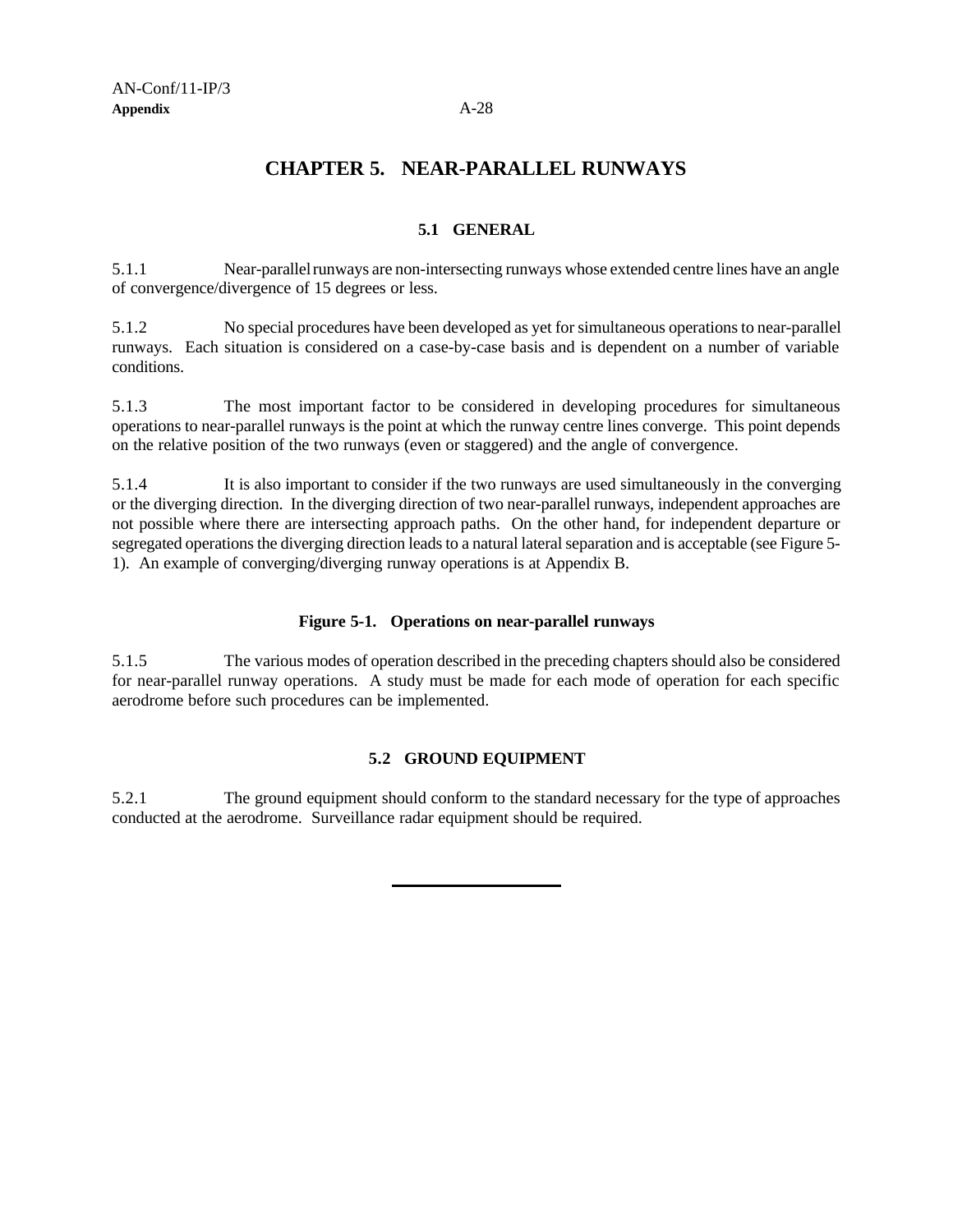## **CHAPTER 6**. **TRAINING OF ATS PERSONNEL**

## **6.1 GENERAL**

6.1.1 Training of ATS personnel is considered a prerequisite for the introduction of operations on parallel instrument runways. The training described includes that additional training which should normally be given to aerodrome controllers at units where they may be assigned a limited responsibility for separation of IFR flights. In the case of approach controllers, only those additional measures which are specific to simultaneous parallel operations are described.

6.1.2 When parallel approaches are contemplated, the training plan should provide an opportunity for controllers to observe, detect and react to deviating aircraft situations in a simulator.

6.1.3 The required knowledge and skill levels should be satisfactorily demonstrated to the competent authority and the training should be incorporated into the unit training plan.

6.1.4 The training requirements should be divided into two categories: training for approach controllers and training for aerodrome controllers.

## **6.2 TRAINING FOR APPROACH CONTROLLERS**

6.2.1 Since the approach controllers are already fully qualified in both radar and non-radar procedures, the only additional training required for them would be:

- a) an explanation of additions and changes to the procedures and agreements between the approach control unit and the aerodrome control tower;
- b) instructions in the application of vertical separation at least until 10 NM from the threshold and the aircraft are within the NOZ established on the ILS localizer course and/or MLS final approach track;
- c) instructions in the monitoring of aircraft on approaches to ensure containment within the NOZ and avoidance of the NTZ;
- d) instructions regarding action to be taken if aircraft stray from the ILS localizer course and/or MLS final approach track; and
- e) instructions in the procedures to follow in the event of a missed approach.

## **6.3 TRAINING FOR AERODROME CONTROLLERS**

6.3.1 Aerodrome controllers at aerodromes where simultaneous parallel approaches/departures are to be used may provide separation, within prescribed limits, between IFR aircraft. It will therefore be necessary to train them in some, or all of the following areas: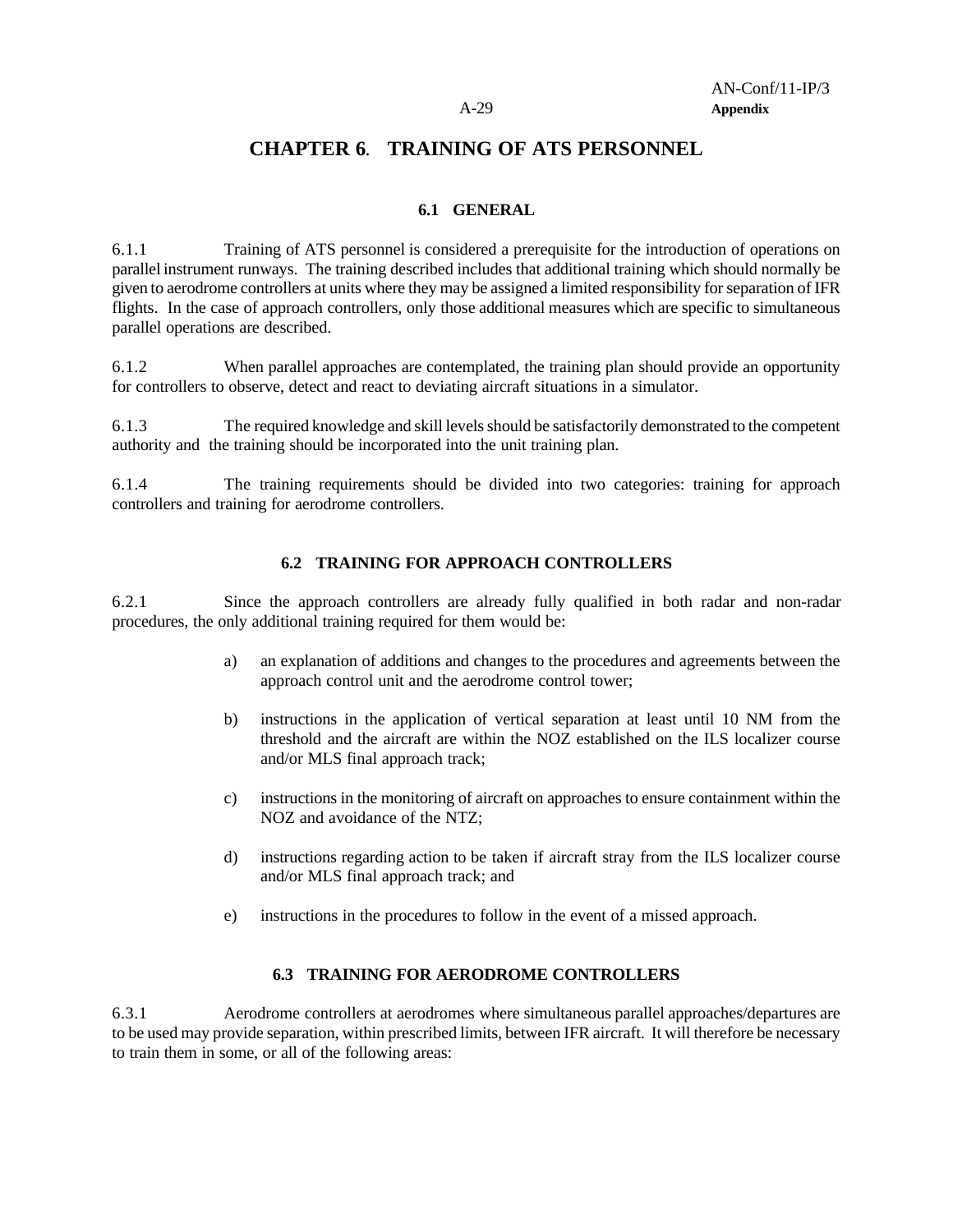- a) basic radar theory;
- b) operation, set-up and alignment of radar equipment in use at the unit;
- c) identification of aircraft;
- d) radar separation minima and their application;
- e) provisions regarding terrain clearance;
- f) provision of radar vectors and position information, including:
	- 1) when vectors may or shall be used;
	- 2) methods of vectoring aircraft; and
	- 3) termination of vectoring;
- g) action to be taken in the event of radar or communications failure, including:
	- 1) air-ground communication failure procedures; and
	- 2) procedures for communications failure during radar vectoring;
- h) action to be taken and instructions to be issued in the event of a missed approach; and
- i) the terms, procedures and agreements between the approach control unit and the aerodrome control tower and their application. In particular, they should know the provisions governing the release of successive IFR departures (where authorized) and the release of independent parallel departures with reference to arriving aircraft (including those carrying out missed approaches).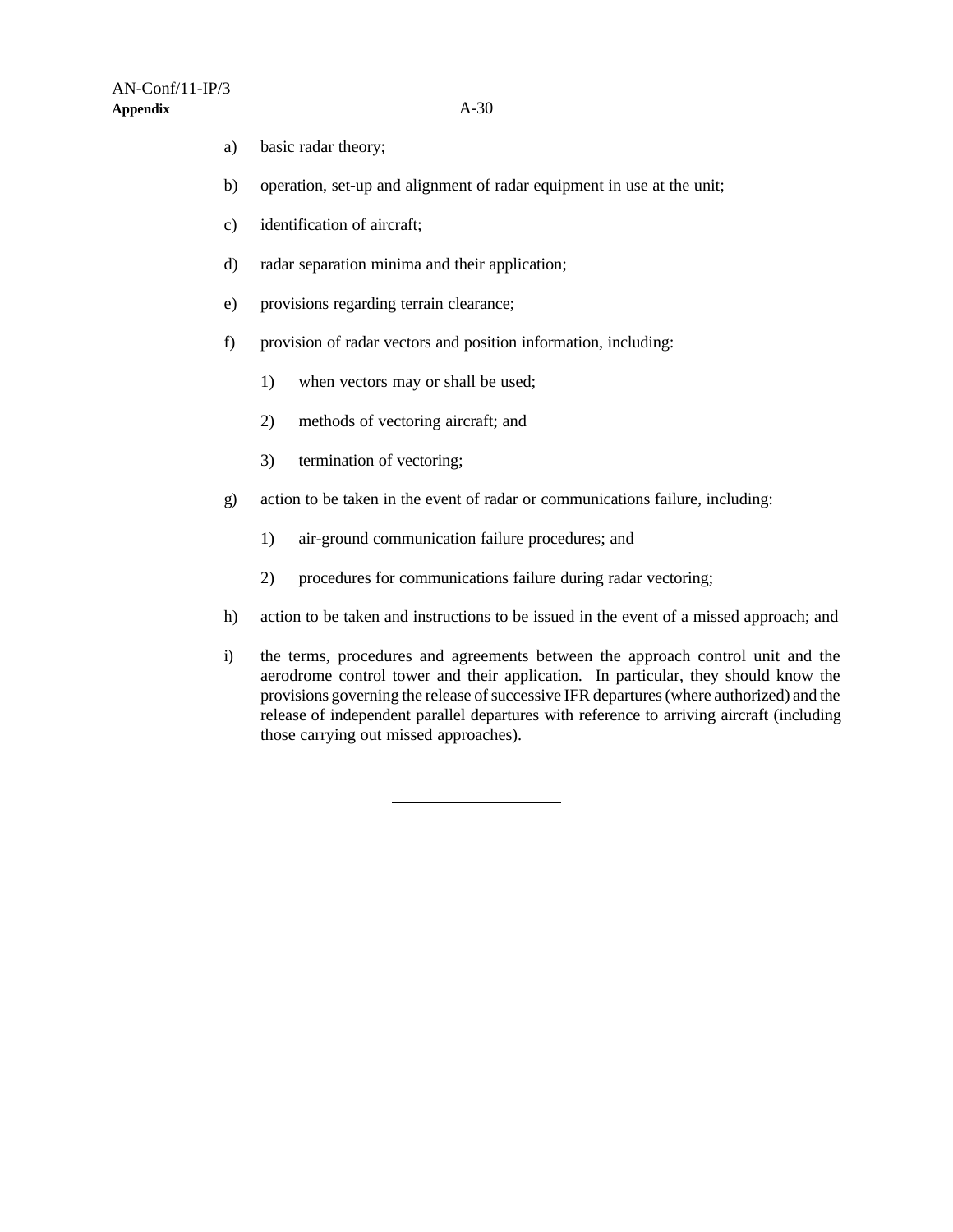## **CHAPTER 7**. **IMPLEMENTATION**

## **7.1 TRIALS**

7.1.1 A decision to implement independent or dependent operations on parallel or near-parallel instrument runways should only be taken after a trial and familiarization period during which it has been satisfactorily proven that all the elements, such as ground equipment, personnel qualifications and ATC procedures are properly integrated in the over-all system.

7.1.2 The trials should be monitored by a group which should include ATS experts, representatives of operators and aerodrome authorities. The trial period should cover a sufficient number of approaches in various conditions, so as to enable the monitoring group to evaluate the level of risk of inadvertent intrusion of the NTZ by an aircraft, and the capability of ATC to react adequately to such a situation. For example, the trial period should include a number of operations in adverse wind conditions in order to assess the ability of the ATC personnel to cope with deviations. The trials should also determine the ability of the ATC personnel to establish and maintain the required radar separation while monitoring the operations in various weather conditions.

7.1.3 It is advisable during the trial period to specify weather conditions allowed in the first stage so that the "see-and-avoid" principle can be applied by the pilot. These weather conditions should then be cautiously and progressively reduced as the trials progress satisfactorily.

## **7.2 IMPLEMENTATION**

- 7.2.1 Before implementing operations on parallel instrument runways, it should be ensured that:
	- a) the runways concerned are suitably equipped;
	- b) the procedures appropriate to such operations are determined and have been tested; and
	- c) the local ATC units are suitably equipped and personnel are properly trained.

7.2.2 Promulgation of the procedure should be by the AIRAC system giving a notice of 56 days, and should contain the following elements:

- a) runways involved with their respective ILS or MLS characteristics (frequency, identification, category);
- b) a general description of runway usage;
- c) periods of availability;
- d) special status (e.g. on trial, with weather limitations), if any;
- e) description of the NOZ and the NTZ (independent parallel approaches only);
- f) description of the procedures, including radar monitoring, missed approach procedure, advisory and corrective ATC actions vis-à-vis one or both aircraft when an aircraft is observed to leave the ILS localizer course and/or the MLS final approach track, or to approach the edge of the NOZ, or to penetrate the NTZ; and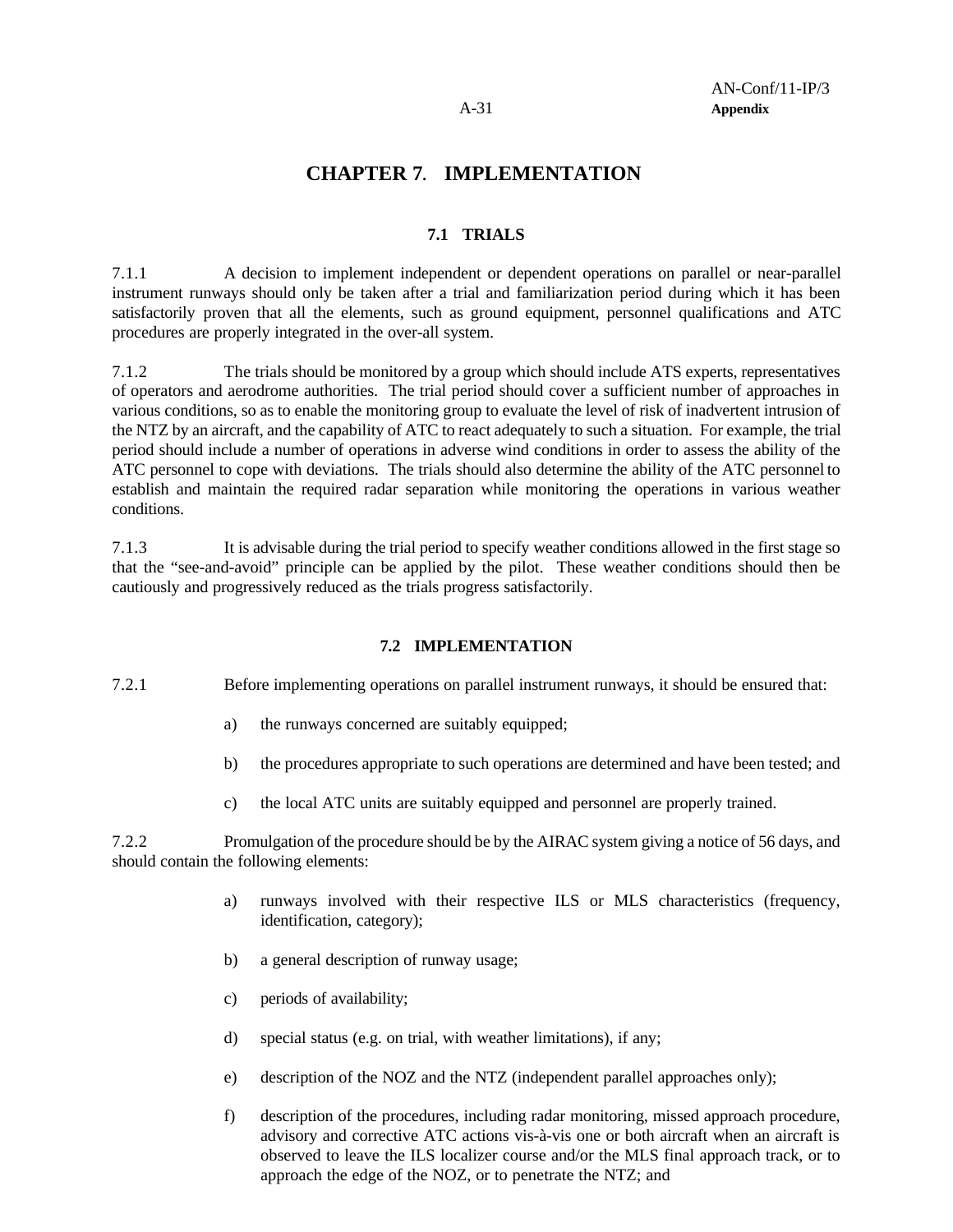*Note.— A particular emphasis is to be placed, in case of independent parallel approaches, on the levels of the ILS glide path and/or the MLS elevation angle interception ("high side" and "low side"), and on the requirement to maintain these levels until the aircraft is established on both the ILS localizer/glide path and/or the MLS final approach track/elevation angle.*

g) airborne equipment requirements.

7.2.3 The appropriate ATS authority should provide information and guidance for pilots relevant to the selected mode(s) of operation associated with the use of parallel and near-parallel instrument runways. Following the trials, information on the modes of simultaneous operation selected should be included in the Aeronautical Information Publication (AIP).

7.2.4 Instrument approach charts for a runway where simultaneous independent or dependent parallel approaches are permitted should contain a note indicating clearly the runways involved, and whether they are "closely-spaced" parallel runways.

7.2.5 ATIS broadcasts should include the fact that independent parallel approaches or independent parallel departures are in progress, specifying the runways involved.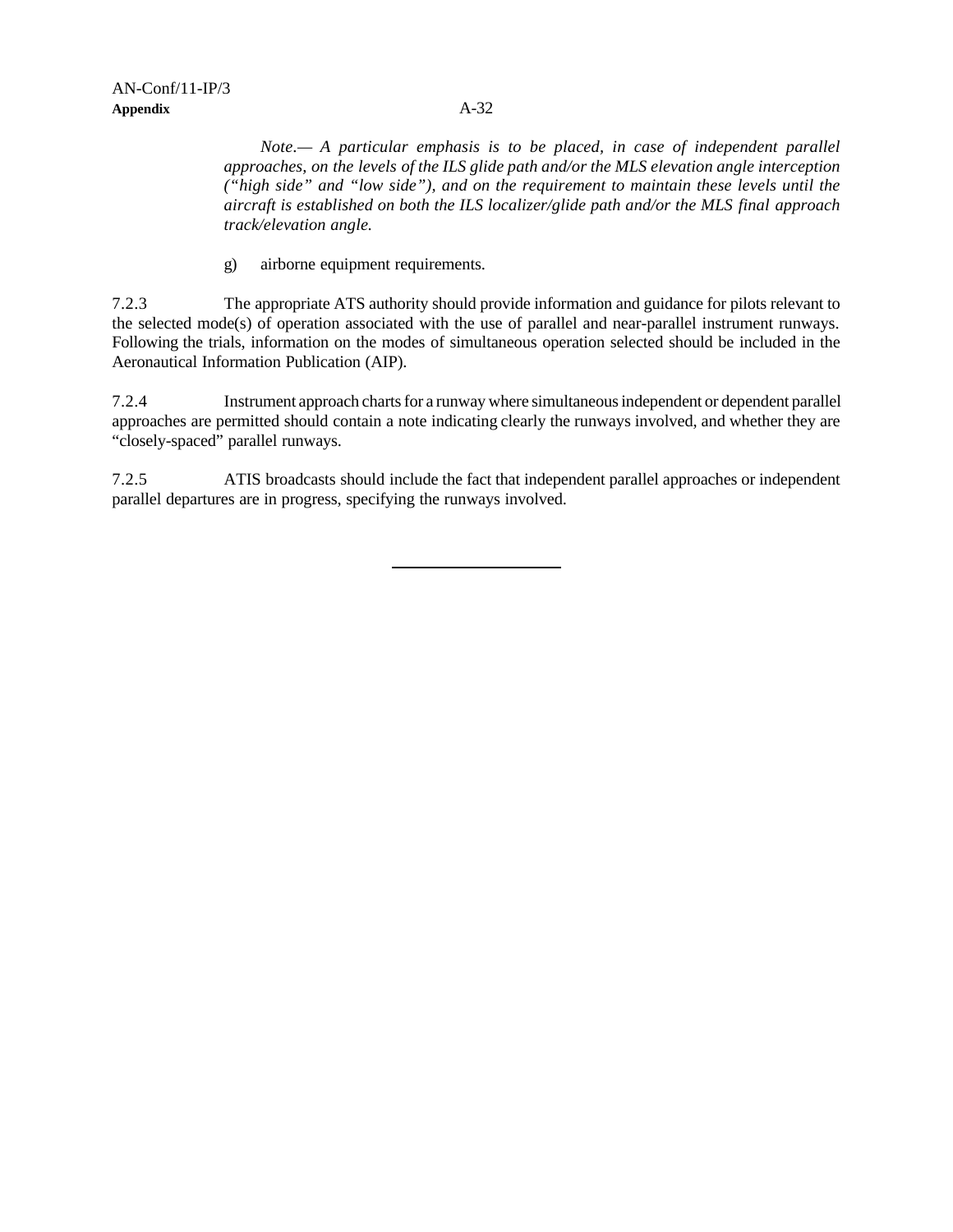## **APPENDIX A. PRECISION RUNWAY MONITORS AND SAFETY ISSUES RELATING TO INDEPENDENT PARALLEL APPROACHES TO CLOSELY-SPACED PARALLEL INSTRUMENT RUNWAYS**

### **1. Precision runway monitor (PRM)**

1.1 Theoretical studies indicated that new radar and display technologies could be successfully applied to simultaneous operations on closely-spaced parallel instrument runways. In order to validate the practicability of operational implementation, a programme of demonstrations of new precision runway monitor (PRM) sensors was initiated. New equipment and procedures were demonstrated in a variety of ways at two international airports which had parallel runways with 1 035 m (3 400 ft) and 1 065 m (3 500 ft) spacing between the centre lines, respectively. The objective of the demonstrations was to determine the feasibility of, and prerequisites for, implementing independent parallel instrument approaches at airports where the existing parallel runways were not being utilized efficiently under IMC due to their close spacings.

1.2 Three major activities were included in the PRM demonstration programme:

- a) a proof-of-concept activity which involved the development and testing of two engineering prototype PRM systems to establish their technical feasibility;
- b) operational demonstrations to provide opportunities for ATC, airline industry, and pilot communities to observe the PRM systems in operation; and
- c) a performance evaluation to measure the effectiveness of the system.

1.3 It was concluded that, in order to support a reduced parallel runway spacing, a number of technical improvements were required, i.e. improved SSR azimuth accuracy, improved SSR update rate, radar displays with higher resolution, and automatic deviation alerts. During the PRM proof-of-concept activity, two candidate SSR systems were installed and tested. An electronically-scanned circular array radar provided an azimuth accuracy of 0.06 degrees (one sigma) and an update rate of 0.5 seconds or less. A second candidate radar, based on a Mode S ground interrogator, provided the same azimuth accuracy. The existing radar had one SSR antenna and an update period of 4.8 seconds. For the PRM demonstration programme, a second SSR antenna was added to the back of the existing antenna, so that the aircraft position was updated every 2.4 seconds.

1.4 A new-technology, high-resolution colour display was used as part of the proof-of-concept activity, which enabled the monitoring radar controllers to detect deviations from the centre line as small as 30 m. In addition, the display system incorporated automatic alerts, designed to focus a controller's attention on a possible deviation before the aircraft entered the NTZ which was 610 m wide for a spacing of 1 035 m between runway centre lines. Furthermore, the system predicted the position of each aircraft for the next ten seconds. If this prediction indicated that the aircraft would enter the NTZ within ten seconds, a "caution alert" was generated, the radar position symbol of the aircraft was shown in yellow and an audible alert was emitted. If the aircraft entered the NTZ, a second level alert (warning) was generated and the radar position symbol was shown in red. The scale of the axis perpendicular to the runways was enlarged four times compared with the scale of the axis along the approach tracks which made lateral deviations from the centre line more readily apparent to the monitoring radar controller.

1.5 The operational demonstrations used live flight tests and full-motion aircraft simulators flying predefined deviation scenarios to allow controllers, pilots and airline industry representatives to see and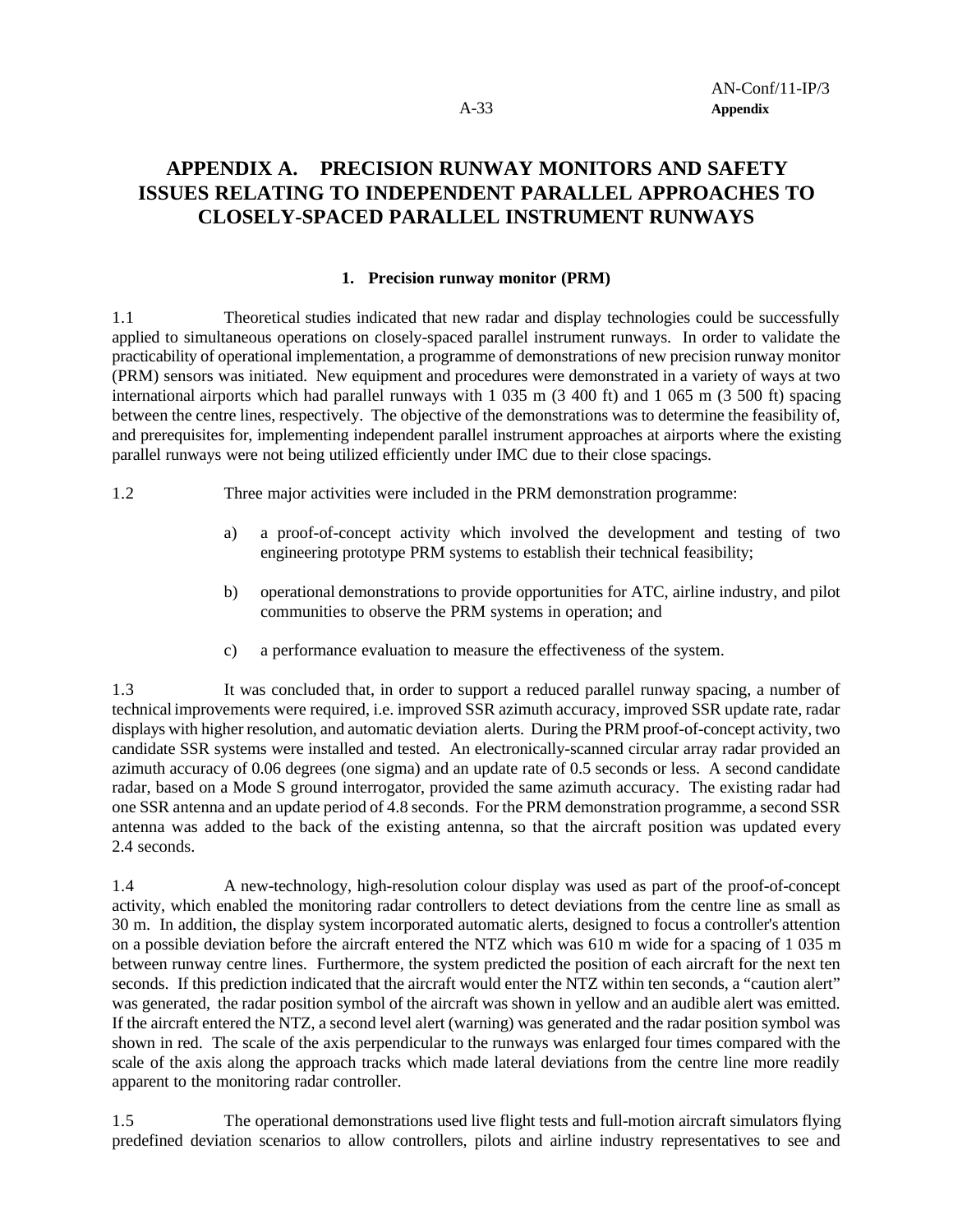experience the PRM system in operation. Radio communications were analysed to provide communications delay data. Pilot and aircraft response times were measured using full-motion flight simulators for aircraft types B 727 and DC 10.

1.6 The system performance evaluation activity used a statistical collision risk model developed during the PRM programme. This model used data collected during the programme and provided estimates of the probability of a miss distance of less than 150 m occurring due to an unresolved deviation. The model simulated a large number (100 000) of "worst case" deviations (30-degree deviations, assuming that in only one per cent of such deviations would the pilot be unable to respond to a controller's instruction to return to the centre line) and measured the minimum spacing for each. The model indicated that about one "worst case" deviation in 250 would result in a minimum spacing of less than 150 m. Combined with a target of one "worst case" deviation per 25 million approaches, one 30-degree deviation in 1 000 or more independent parallel approach pairs could be tolerated.

### 1.7 **Precision runway monitor specifications**

| Type                                       | Monopulse secondary surveillance radar (MSSR) for civil air<br>traffic control.                                                                                                                            |
|--------------------------------------------|------------------------------------------------------------------------------------------------------------------------------------------------------------------------------------------------------------|
| Function                                   | Interrogates Mode-A and Mode-C transponders, receives and<br>processes replies. Measures target range, azimuth angle, and<br>reply amplitude. Displays target information on a high<br>resolution display. |
| Frequency                                  | 1 030 MHz (transmit), 1 090 MHz (receive)                                                                                                                                                                  |
| Operating modes                            | Mode-A, Mode-C, can be upgraded to Mode-S                                                                                                                                                                  |
| Transmitter                                | Solid-state, 1 100 watts peak, variable                                                                                                                                                                    |
| Pulse repetition frequency                 | 450 maximum                                                                                                                                                                                                |
| Antenna size                               | Circular 5.2 m $(17.1 \text{ ft})$ diameter, 1.6 m $(5.1 \text{ ft})$ high                                                                                                                                 |
| Antenna elements                           | 128 columns, each with 10 dipole radiators                                                                                                                                                                 |
| Antenna gain                               | 21 dB $\pm$ 0.3 dB over 360 degrees of horizontal coverage                                                                                                                                                 |
| Antenna beam shape                         | Sum $(3)$ and difference $(\tilde{A})$                                                                                                                                                                     |
| Antenna beamwidth (azimuth)<br>(elevation) | Normal, 3.2 degrees<br>11 degrees                                                                                                                                                                          |
| Coverage (azimuth)<br>(elevation)          | 360 degrees in 4096 discrete beam positions<br>Up to 40 degrees                                                                                                                                            |
| Azimuth accuracy                           | Within 0.057 degrees (one sigma)                                                                                                                                                                           |
| Azimuth resolution                         | Resolves radar blips with 183 m (600 ft) lateral spacing at<br>18.5 km (10 NM).                                                                                                                            |
| Range coverage                             | Greater than 59 km (32 NM), expandable to 370 km<br>$(200\text{ NM}).$                                                                                                                                     |
| Range accuracy                             | Better than $\pm 18.3$ m (60 ft) excluding transponder bias error.                                                                                                                                         |
| Range resolution                           | Less than $185 \text{ m}$ (0.1 NM).                                                                                                                                                                        |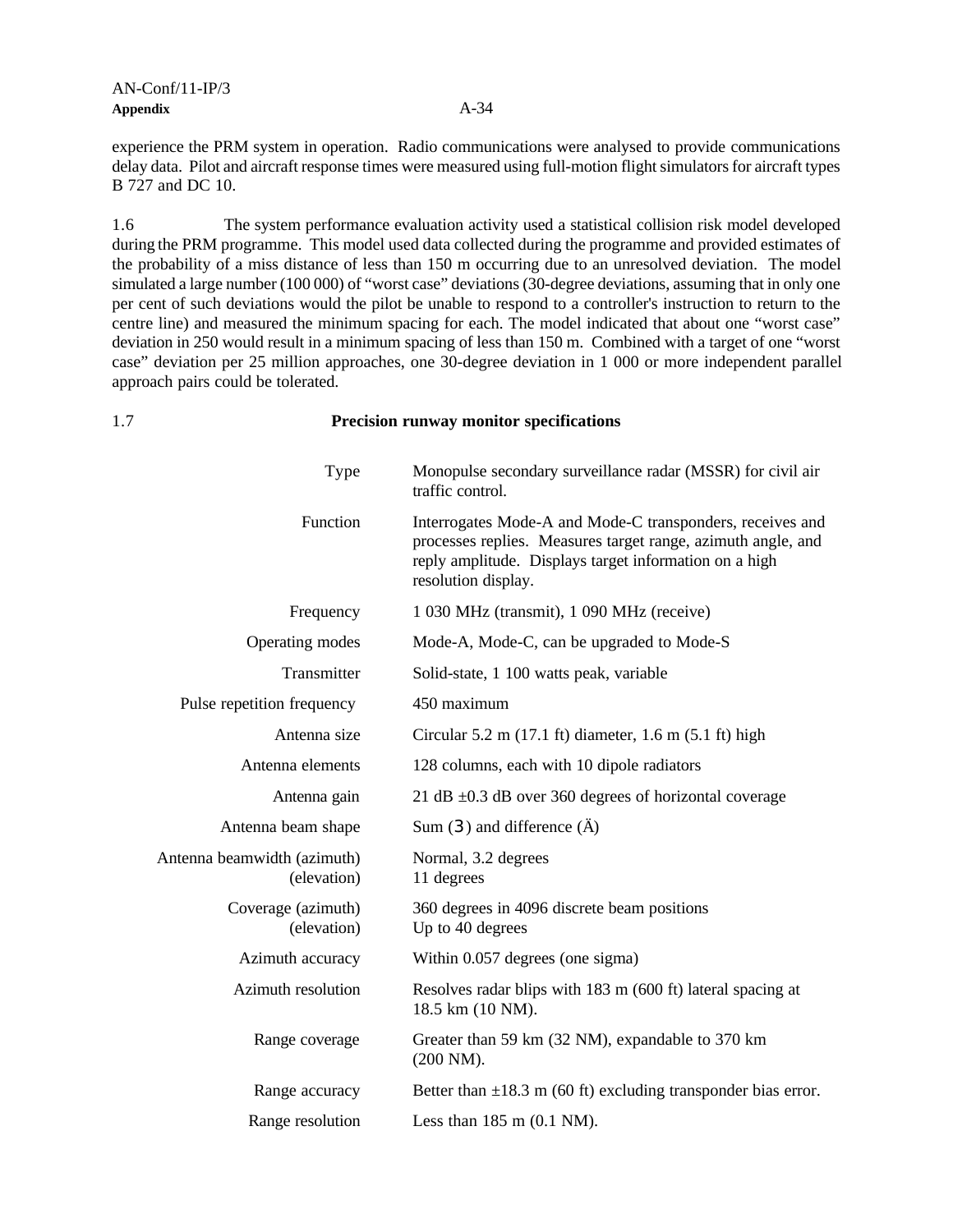| Monopulse receiver  | Digital (12 bit A/D), self-compensating for phase and<br>amplitude errors between the sum and difference channels.                                                                   |
|---------------------|--------------------------------------------------------------------------------------------------------------------------------------------------------------------------------------|
| Radar blip tracking | More than 25 radar blips at 1.0-seconds update rate while<br>searching for new blips.                                                                                                |
| <b>Displays</b>     | High resolution colour monitors.                                                                                                                                                     |
| Built-in test       | Full built-in test initiated at power up. In every second, a<br>minimum of 450 ms is scheduled for built-in testing. A<br>monitor detects failures to the individual antenna column. |
| Monitoring          | Maintenance display and printer available both in the<br>equipment shelter and at the operations site.                                                                               |

### **2. BACKGROUND SAFETY-RELATED ISSUES**

2.1 *ILS or MLS flight technical error.* A significant amount of total navigation system error (TNSE) data (i.e. aggregate aircraft deviations from the extended runway centre line) was collected, mainly within 10 NM from the runway threshold. It was concluded that, when vertical separation is maintained at least until 10 NM from the runway threshold, the number of TNSE is acceptable for independent parallel approaches. A data collection of TNSE was conducted during which IFR flights were tracked to as far as 40 NM from the runway threshold. It was found that TNSE increases with range and that approach controllers may have to intervene to minimize operational disruptions. The safety and success of independent approaches on closely spaced parallel runways is critically dependent on the aircraft's ability to closely follow the ILS localizer course or MLS final approach track. Obviously, major deviations cause a threat to aircraft on adjacent approaches, but also minor deviations may cause an unacceptable number of false alerts and therefore affect the smooth running of the operation. The measurements of deviations from the ILS localizer course/MLS final approach track are critical in the development of operational procedures.

2.2 *Communications.* The monitoring radar controller cannot override a transmission from an aircraft. To take this into account in the collision risk model, aerodrome control communications were recorded at three major airports, during instrument meteorological conditions. An analysis indicated that blocked communications situations would occur only in 4 per cent of the "worst case" deviations and would therefore not change the overall risk calculations upon which the operations were based. The likelihood of communications failure due to stuck microphones on both frequencies coincident with a 30-degree deviation was extremely remote. The combination of communication blockages while having a miss distance of less than 150 m between aircraft during operations was expected to be no more than 1 occurrence per 1 400 000 000 simultaneous ILS approaches, i.e.  $7x10^{-10}$ .

2.3 *MLS and new technologies*. The MLS, when used for straight-in approaches, provides for at least the same system accuracy as ILS CAT I. Therefore, the results of the ILS TNSE data assessment are equally applicable to MLS approaches. With regard to new precision approach aids technology, including the global navigation satellite system (GNSS), work is under way to evaluate those systems for the purpose of supporting simultaneous instrument operations to closely-spaced parallel runways;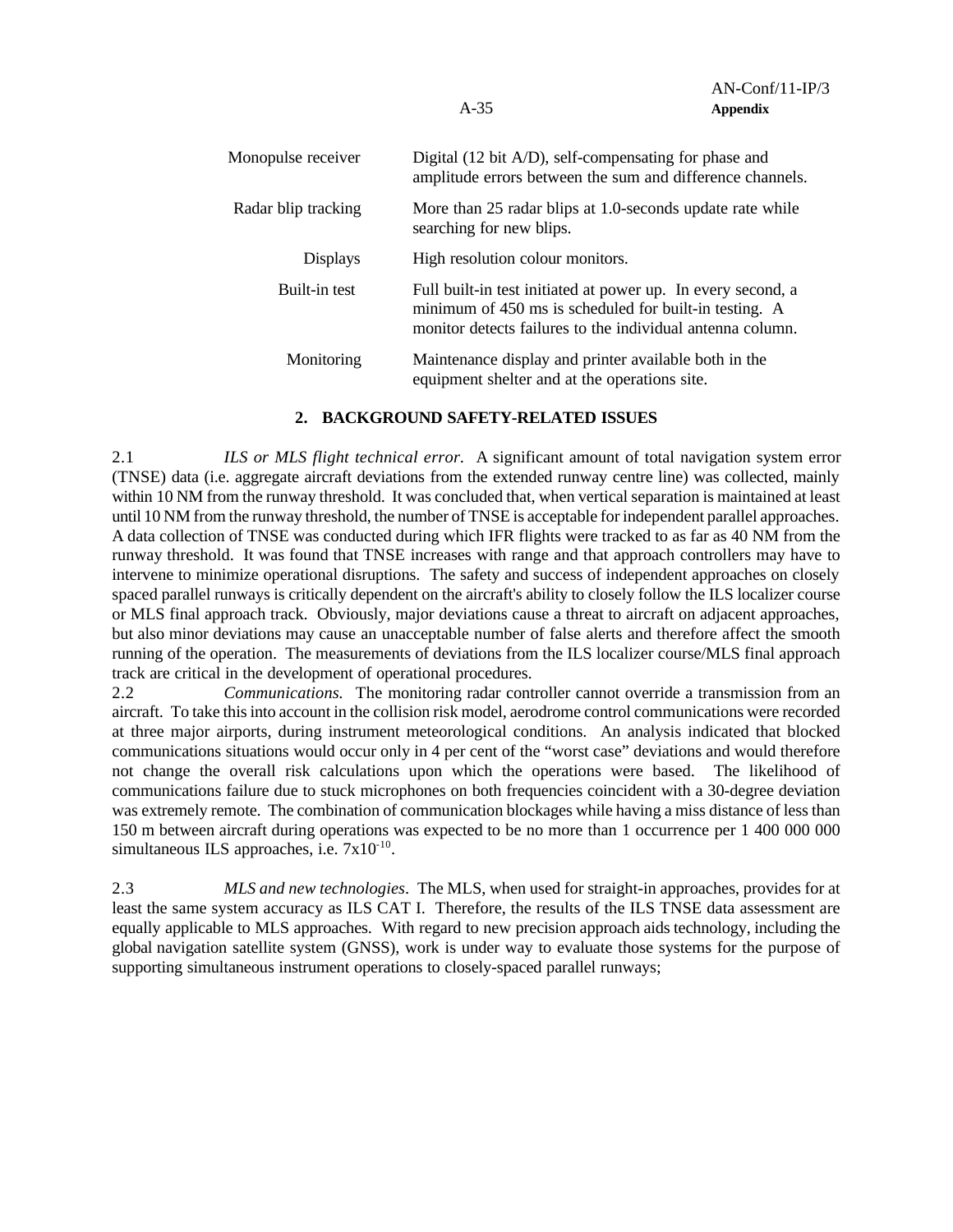## AN-Conf/11-IP/3 **Appendix** A-36

2.4 *Unnecessary break-outs*. An unnecessary break-out is a situation in which the monitoring radar controller initiates a break-out and the deviating aircraft subsequently remains in the normal operating zone. This may occur when an aircraft acts as though it will penetrate the NTZ and generates a PRM alert, but subsequently completes its approach without entering the NTZ. If many unnecessary break-outs occur, the system is perceived to generate too many false alerts and the warning may not be believed, causing safety hazards. In addition, unnecessary break-outs decrease the efficiency gains obtained by implementing independent parallel instrument approaches.